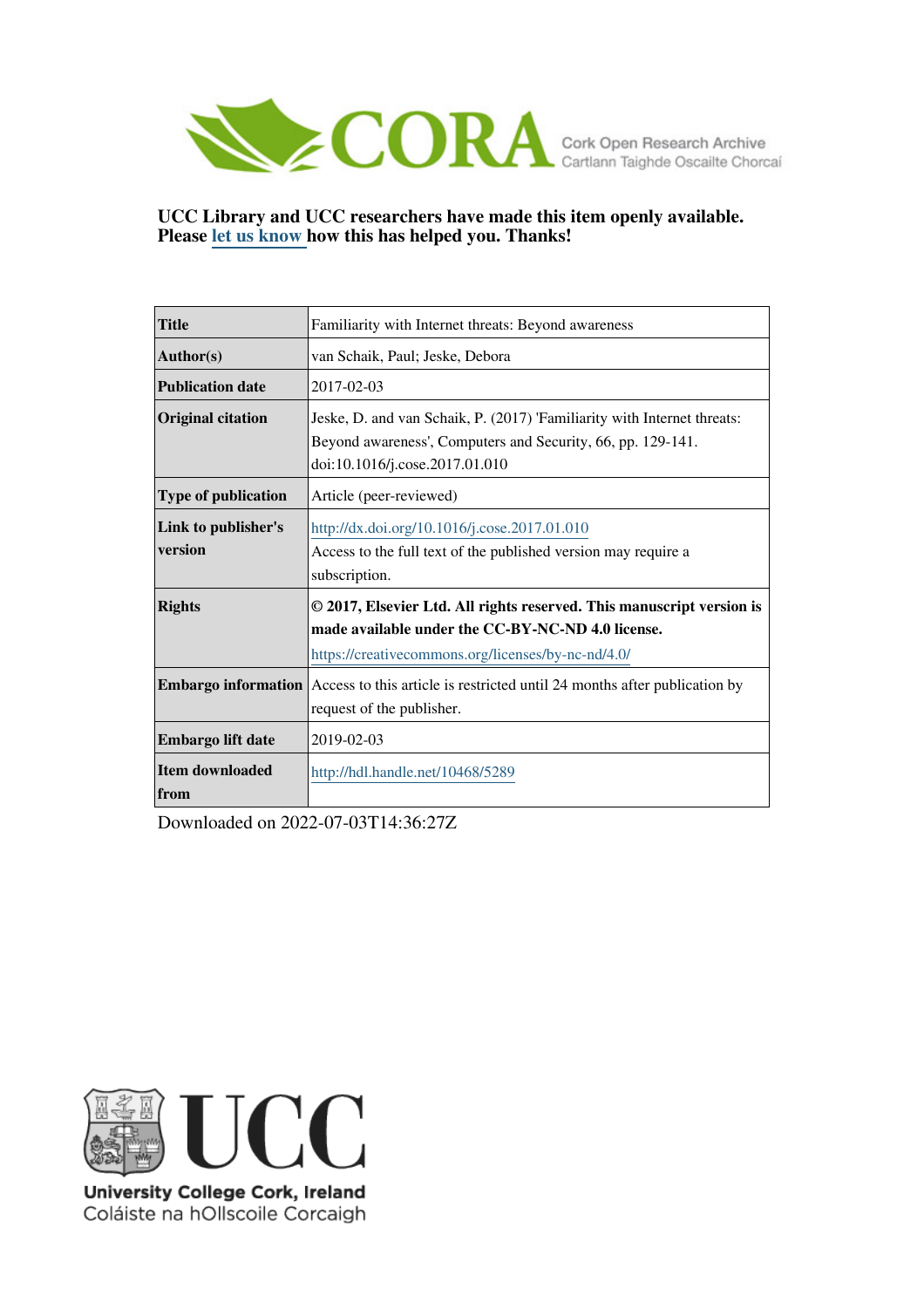### **Familiarity with Internet threats: Beyond awareness**

Debora Jeske,

University College Cork, Ireland

Paul van Schaik

Teesside University, United Kingdom

Accepted manuscript. Published in Computers & Security 2017. Please cite as follows:

Jeske, D., & van Schaik, P. (2017). Familiarity with Internet threats: Beyond awareness. Computers & Security, 66, 129-141. doi: 10.1016/j.cose.2017.01.010

Corresponding author:

Debora Jeske, PhD, FHEA School of Applied Psychology University College Cork Enterprise Centre, North Mall Campus Cork City Republic of Ireland Email: d.jeske@ucc.ie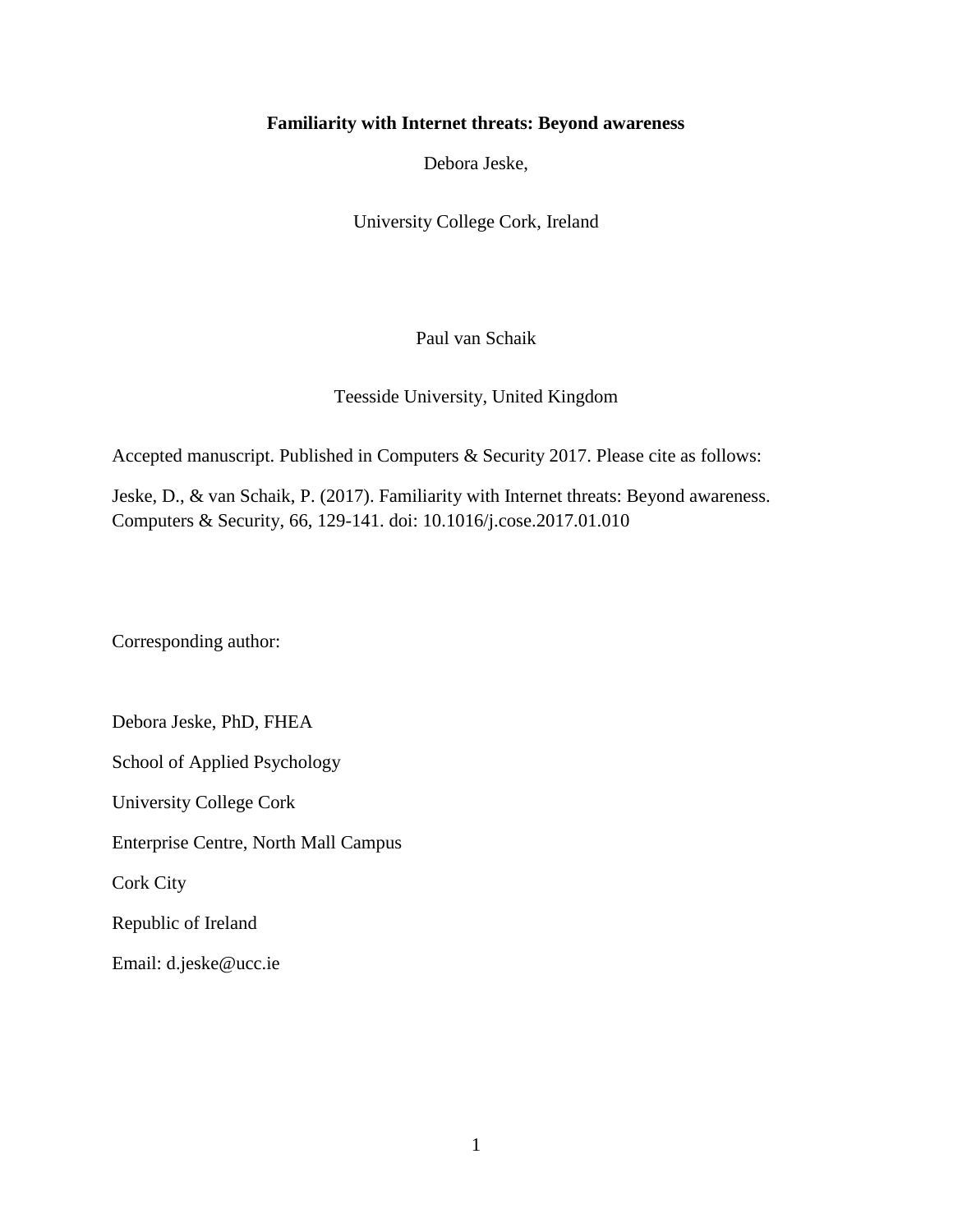### **Familiarity with Internet threats: Beyond awareness**

### **Abstract**

The degree of familiarity with threats is considered as a predictor of Internet attitudes and security behaviors. Cross-sectional data were collected from 323 student participants about their familiarity about 16 different Internet threats. All participants were presented with definitions of threats and then asked to state how familiar they were with each. Their responses were then used to identify the extent to which threat familiarity differed among the sample. Three different clusters were identified. One set of participants were relatively knowledgeable about all threats. Cluster 1 was therefore labelled experts  $(n = 92)$ . Cluster 2  $(n = 112)$  and 3  $(n = 92)$  showed very different patterns as familiarity appeared to depend on the novelty of the threat (with one cluster showing more familiarity with well-known threats and the other more familiarity with new threats). Participants who were experts were more likely to engage in computer security behaviors than the other two groups. Mediation analysis showed that time spent on the Internet and the length of Internet experience were significant predictors of familiarity, and both were significant indirect predictors of computer security use (suggesting a relationship fully mediated by familiarity). Our paper makes several important contribution. First, the research reflects a systematic effort to investigate the relationship between the familiarity and engagement of online security activities. Second, we provide evidence that familiarity is an important mediator between Internet use and security behaviors – making this an important baseline variable to consider in terms of training on future threat-oriented interventions aimed at changing security behavior. This study also provides implications for practitioners to improve user familiarity of security risks.

#### **Keywords**

Internet experience; familiarity; Internet threats; computer behavior; cluster analysis; mediation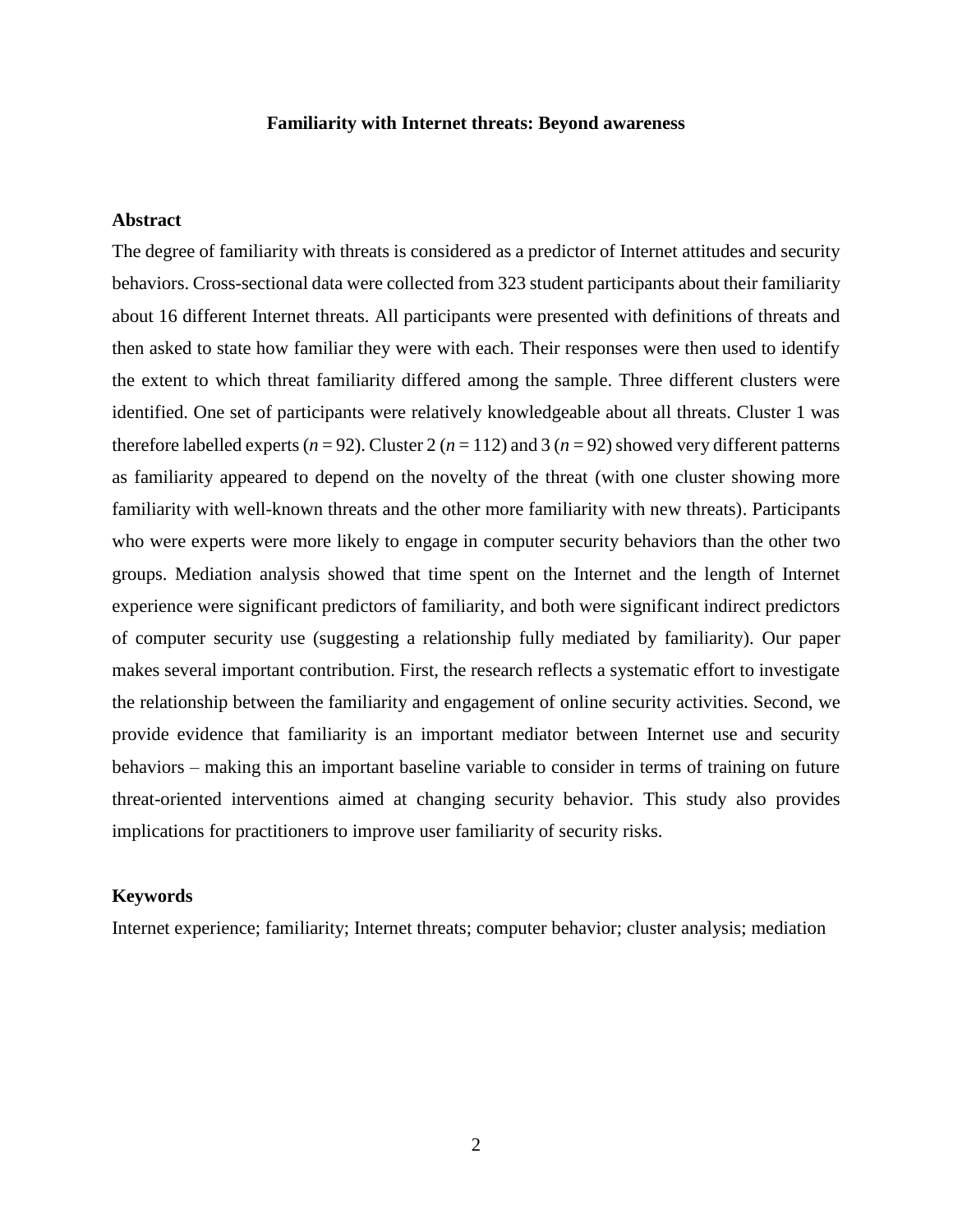### **1. Introduction**

The threat landscape of computer security is continuously changing and new threats are emerging all the time. As a result, users are likely to be familiar with certain online threats more than others. In order to anticipate how users will respond to future challenges, it is therefore increasingly important to understand how risk perceptions are formed (Bonneau et al., 2012; Camp and Garg, 2012; Huang et al., 2010). Various threats exist to user information, including public information sharing on social media, user surveillance, identity theft, phishing, viruses, spyware, trojans, and keyloggers (e.g., Rocha Flores et al., 2014). An example of a very familiar occurrence are cookies which feature on many sites. These are text files that are designed to track user activity (BBC, 2011). Cookies may also be set by the browser or third-parties not associated with the browser (for more details see Opentracker, 2014). Due to press coverage regarding corporate privacy disasters (see Clarke, 2014), many users are exposed to information about these threats. However, some threats may be more recent and less known – which may also affect familiarity and thus potentially the extent to which security measures are taken by individuals. These include sophisticated spear phishing (targeted emails that include personal user details to convince users to provide specific information), keyloggers and rogueware. In addition to more traditional online security threats, a number of additional threats need to be considered. These include threats such as cat-fishing, cyber-bullying, social engineering and virtual stalking.

A number of researchers have studied the role of attitudes towards the Internet, and information hiding versus information sharing (e.g., Acquisti and Grossklags, 2004). Similarly, precautionary user behavior such as use of computer security features also requires a certain awareness and familiarity of the threats a user faces (see Dinev et al., 2009; Kruger et al., 2010). We differentiate awareness from familiarity as being aware of something may not necessarily indicate more than a fleeting degree of knowledge that a threat of a certain kind exists. Awareness alone may also be subject to repeated exposure, and thus subject to habituation which leads to less and less attention given to warning (Brinton Anderson et al, 2016). However, this does not guarantee that the user becomes knowledgeable or familiar with what the threat entails – they only recognize it. For example, individuals may be aware of email as a communication medium but not realize that it operates as a storage medium – and that even deleted emails may still continue to be accessible via their devices or cloud servers (e.g., Clark et al., 2015). So awareness of one function does not imply that the user really understands all functions – or threats. Threat awareness suggests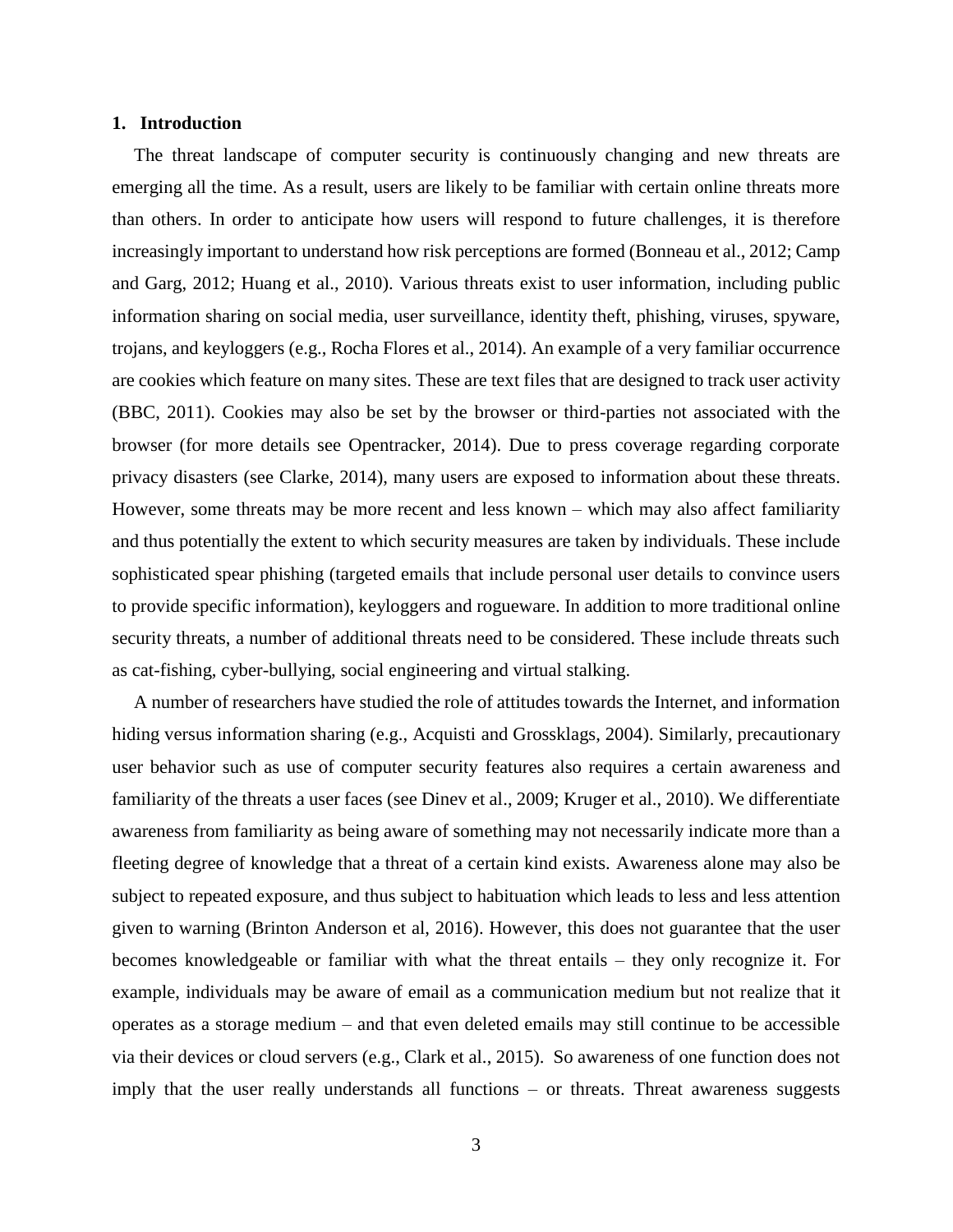individuals show realization, perception of knowledge of a threat – but this knowledge is not driven by experience and may not be very in depth. Attitudes and behaviors may be shaped by what users think they know, rather than their actual knowledge. As a result, awareness may be a precursor to familiarity. In contrast, familiarity is linked to knowledge in more concrete ways in that knowledge is knowing something through experience or association implying an understanding of a threat.

Unfortunately, many individuals are not cognizant of how much personally relevant information they share online (Kurkovsky and Syta, 2010), in line with a low familiarity with the threats that may arise. For example, threats may be dismissed if they appear to be unlikely to occur (no immediacy), the user discounts the possibility of being affected, or they feel competent and confident to tackle potential risks and handle the consequences themselves. These aspects have certainly been observed in relation to password management (e.g., Tam et al., 2010). Security countermeasures such as security policies, security education and awareness, and computer monitoring have also been proposed to affect perceived certainty and severity of sanctions and subsequent misuse of information systems (D'Arcy et al., 2009). This suggests that attitudes and user awareness of consequences play a significant role in determining how risks are perceived and responded to.

# **1.1 A theoretical perspective to understanding threat familiarity: Connecting the human and technical elements**

The difficulties associated with encouraging awareness to progress to actual knowledge and understanding of threats may be best explained using a framework as an explanatory metaphor. It is here that Actor-network theory (Latour, 1987) may help explain the reactions to, barriers and challenges that arise when we try to understand the many interrelated variables that determine security-related engagement and behavior (e.g., past experience, affordance of technology, and user attributes). A few comments are warranted to define the meaning and relevance of actornetwork theory. First, ANT as proposed by Latour (1999, pg. 20) is a "very crude method to learn from actors without imposing on them on a priori definition of their work-building capacities." Second, it is important to avoid misunderstandings about the meaning of actors and networks as Latour conceptualizes these as interlinked, rather than opposites (hence the hyphen). The actornetwork element of Latour's theory does not refer to a dichotomy that differentiates between agency and structure. While the actor does not represent a reflection of human agency, nor does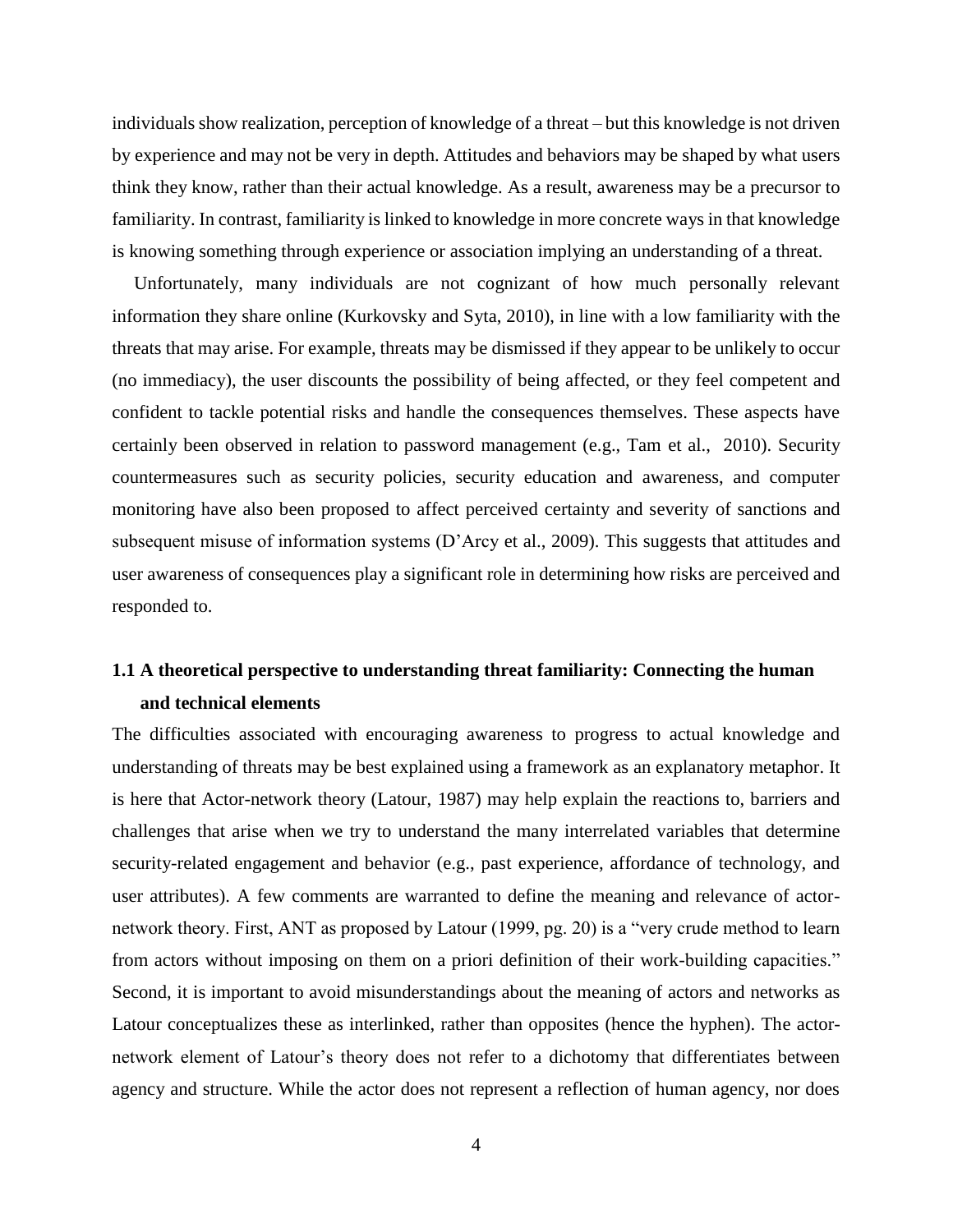the network element reflect society as such. Both are continuously transformed and redefined through the interdependent activities (Hassard and Alcadipani, 2010). Latour (1999, pg. 17) clarifies and states that network element captures all "interactions through various kinds of devices, inscriptions, forms and formulae, into a very local, very practical, very tine locus". Indeed, actors and networks as 'two faces' of the same phenomenon (Latour, 1999). In other words, actornetwork theory (or ANT) acknowledges and highlights the connections between both macro and micro level influencers of social processes (such as societal norms and culture vs. local and personal norms).

We propose that ANT is a useful approach to understand how threat familiarity relates to online behaviors (e.g., those that shape Internet experience and online engagement) and the adoption of security behaviors. First, ANT clearly rejects the separation of the human, non-human, technical elements and the social elements (Hassard and Alcadipani, 2010) that drive user behavior in various domains. When we focus on the user alone (e.g., his or her attitudinal indicators), the technical (e.g., automatic processes rather than those that have to be started by the user) or the social influencers (e.g., social norms norms), we may only explain some of the variance in behavioral patterns; however, the interaction of these variables may be particularly informative. ANT therefore considers a combination of variables, in a similar fashion (but not exactly the same) as (many) other 'models', such as ISO 9241 and the Person-Artifact-Task (PAT) model (see Finneran and Zhang, 2003). Security behavior is essentially the outcome of a combination of all these elements as well. For example, personal characteristics and propensity for risk may shape users' willingness to take risks when online. Technical features may protect a user to different degrees from threats, while social pressures and norms may also influence which activities the user pursues and which precautionary behaviors they adopt.

Second, as ANT suggests, entities and understanding emerge and gain meaning as the result of their interaction and relations with each other. Arnaboldi and Spiller (2011, pg. 645) note the following, in reference to Latour (2005) and Law (1992): "The increasing popularity of ANT arises from a pivotal, though controversial, feature: the symmetrical treatment of human and non-human actors, and of social and technical elements." This might indeed be particularly relevant to cybersecurity behaviors. The creation of threats and the effect of certain cybersecurity threats relies on the interactions of numerous technical and human aspects. For example, in the absence of precautionary tools and the users' unwillingness to engage with threats, negative outcomes due to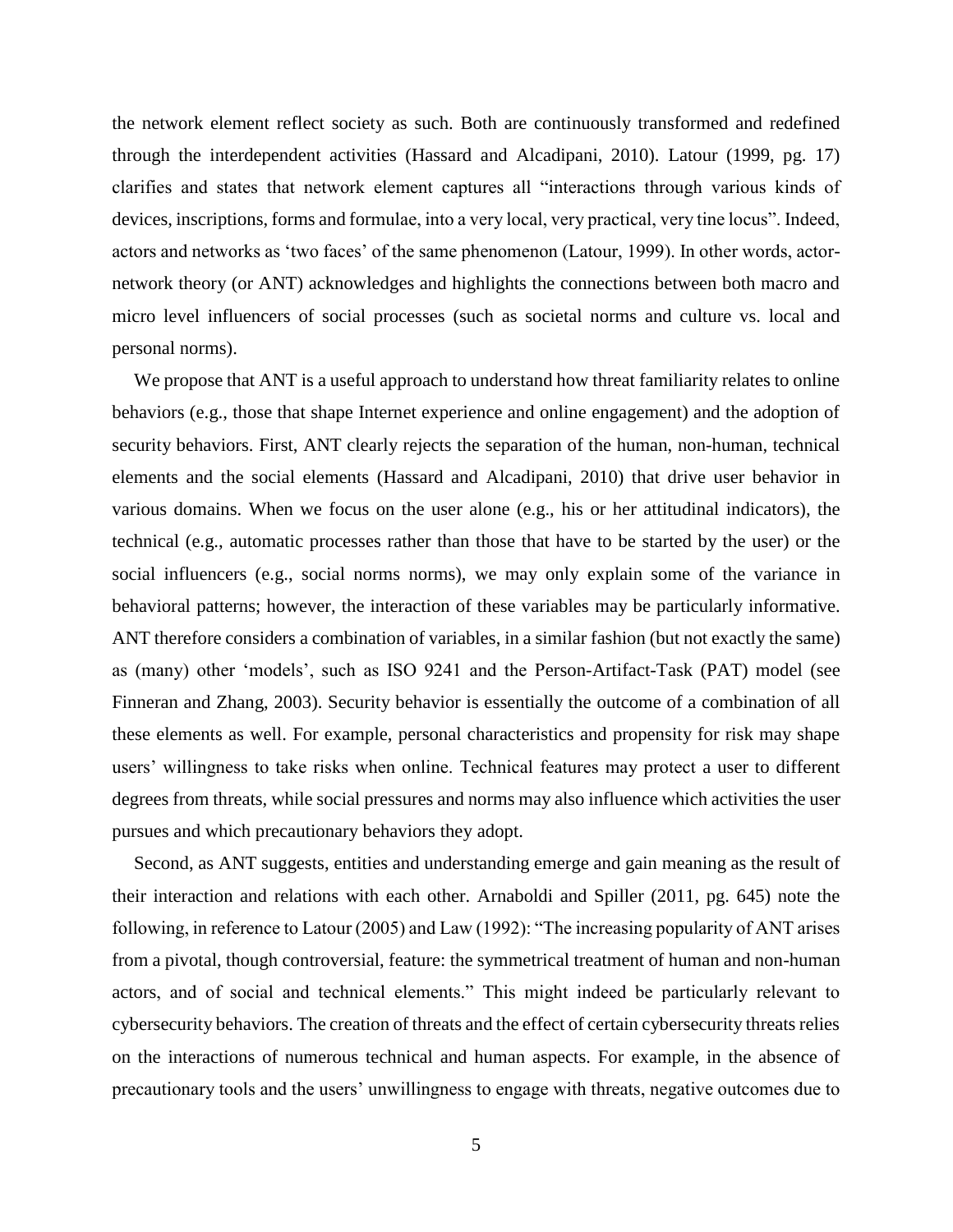email harvesting or identity theft are also much more likely. This outcome may not be repeated if the precautionary behavior is prompted or prevention tools are automatically triggered, reducing the reliance on the user. However, such settings also reduce their control over their devices, which is why such mechanisms are not always readily adopted by the user. Familiarity with threats, either by direct exposure or experience, is likely to emerge as the result of an interplay between the users' technical experience (e.g., Internet use), their personal characteristics (such as Internet attitudes), and their behavior to date, especially when this is reinforced by social or technical means (such as the adoption of pre-cautionary behavior, which may be achieved through nudges or social norms).

Finally, ANT considers the importance of translation in terms of how various, potentially contradictory interests, are captured (Hassard and Alcadipani, 2010, pg. 10). This process further recognizes the role of stakeholders, the need for information sharing and evolution in terms of the roles that actors inherit (see also Arnaboldi and Spiller, 2011). Users are often, by default and unintentionally, designated as recipients of data security training – but not necessarily viewed as active participants. This set-up may ensure that training aims at raising threat awareness, but not necessarily foster actual familiarity with threats by involving users directly.

Nevertheless, ANT as an explanatory method to understand cybersecurity is still limited. For example, many will argue that the assumption of symmetry between human and non-technical elements is misplaced – and that in the context of cybersecurity, it may not be feasible to aim for such symmetry due to the challenges associated with keeping up one's knowledge of emerging and existing threats.

### **1.2 Rationale and Research Questions**

A particularly relevant target group for interventions are university students as many are soon entering the workforce – and with that their lack of knowledge or awareness of online threats may represent an important knowledge gap that needs to be addressed in company inductions and training schemes. Learning what students know about threats is the first step to understand why and when they adopt computer security behaviors. In line with current knowledge and knowledge gaps, the present paper poses three questions.

The questions are as follows: how familiar are students with the various online threats and is this similar for UK and US samples (RQ1)? Dinev et al. (2009) noted that awareness of the threats posed by spyware predicted favorable attitudes towards protective information technology, but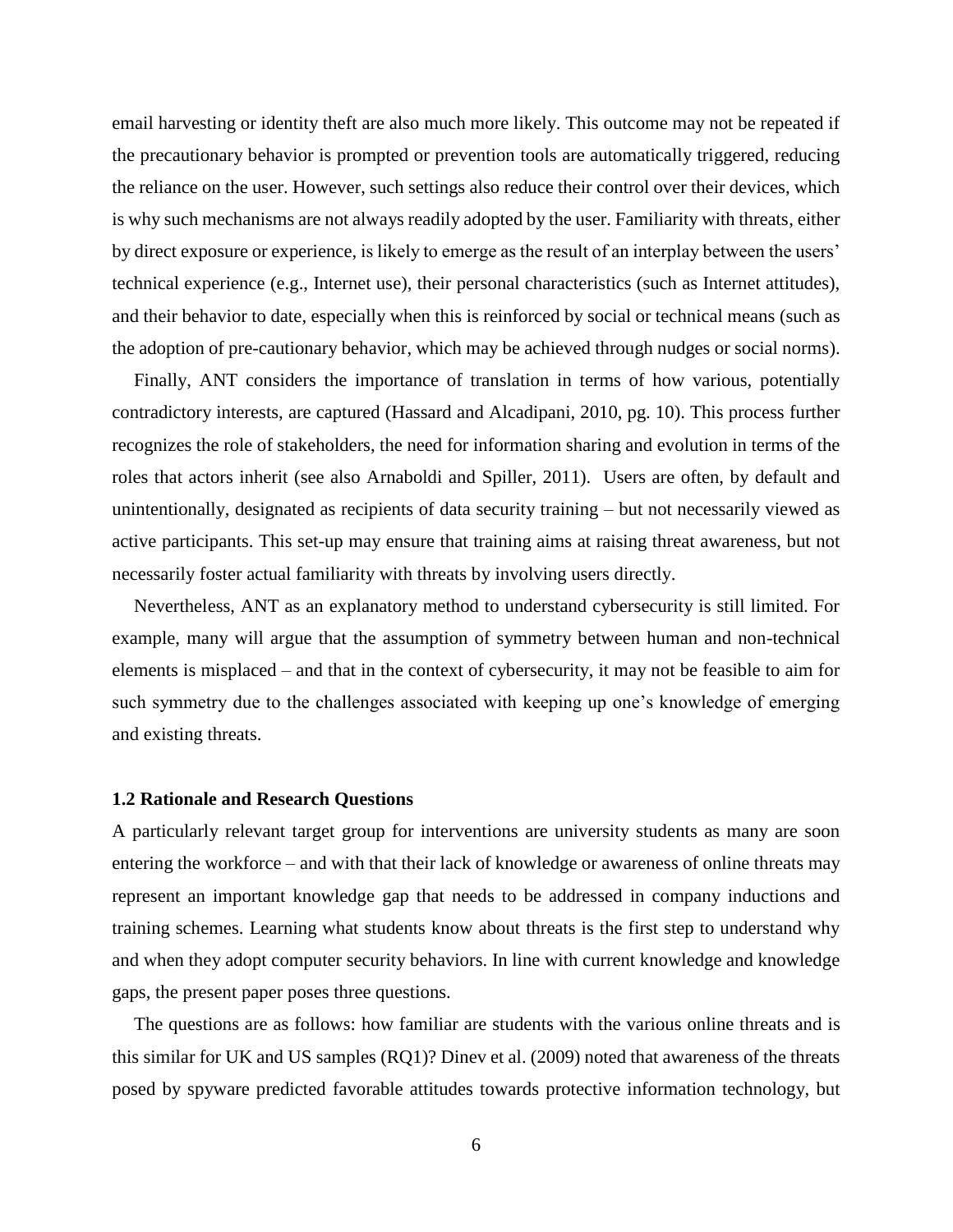that this relationship was more pronounced for the US than the South Korean sample in their research. This suggests that familiarity and thus awareness of threats may vary across countries. However, in this study we focus on similar cultures to assess the robustness of findings in the UK and a comparative sample from the USA. We propose that the two samples are unlikely to vary significantly in terms of their familiarity with threats. By extension of these findings, we ask if we can identify groups that are more or less familiar with certain new vs. well-known (established) threats (RQ2). We are particularly interested to learn how familiarity clusters relate to Internet attitudes and computer security (e.g., differences between the two subsamples or group clusters).

Third and finally, we consider a mediation hypothesis (see Figure 1). That is, to what extent is past Internet experience and familiarity with threats overall related to security measures being implemented by individuals (RQ3)? Previous research on risk and technology has found evidence in favor of the 'familiarity hypothesis' (Lee and Ho, 2015; Satterfield et al., 2009; Wogalter et al., 1991). Accordingly, the perception that the benefits associated with a particular technology outweigh its risks is positively related to people's extent of familiarity with the technology. This means prior experience, if linked to familiarity may also have implications for the security measures that are being implemented by individuals – in support of a mediation model.



Figure 1: Proposed mediation model

### **2. Method**

### **2.1 Recruitment and Participants**

The data for the current paper were based on a previous dataset collected over the course of 2015 and 2016. Participants were recruited by mailing list in the UK and via their instructors in the USA. Participation was voluntary. As only 323 participants responded to the familiarity items, the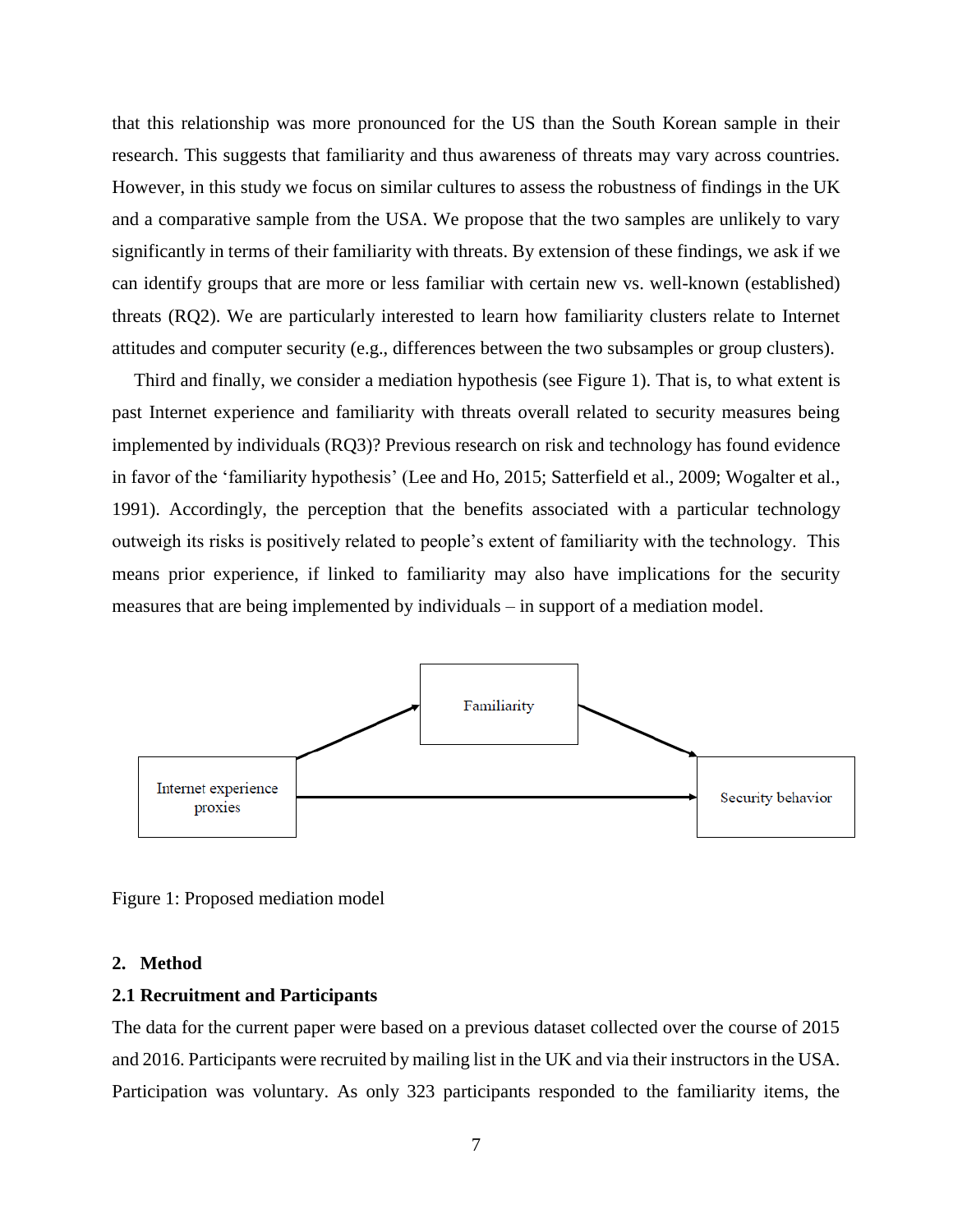current study focuses on this subset. The participations included 169 participants taking social science programs in the Midwest of the USA and 154 participants completing various social science and other programs at several universities in the UK. The age ranged from 18 to 60 ( $M =$ 22.78;  $SD = 5.89$ ). As the purpose of the analysis is to compare samples, we also investigated potential differences between samples prior to the main analysis. Overall, 74.9% of the participants were female  $(n = 242)$  and 25.1% were male  $(n = 81)$ . The two groups did not differ  $(F(1, 321) =$ .21,  $p = 648$ ) in terms of their age characteristics (UK  $M = 22.92$ ; US  $M = 22.64$ ) and gender distribution (Pearson's  $\chi^2(1) = .025$ ,  $p = .874$ ). Over half of the sample were employed (*n* = 191, 59.5%), with the remainder being either unemployed or looking for work (*n* = 90, 27.9%), with a small minority selecting the option of 'other'  $(n = 41, 12.7\%)$ ; with one missing value). Students in the USA were more likely to be employed than students in the UK (Pearson's  $\chi^2(3) = 12.37$ ,  $p =$ .006). In terms of education, 26.6% had a high school diploma or similar, 31% had already obtained an associate degree (at community college), 29.1% had already obtained an undergraduate degree (e.g., BA or BSc), 5.6% had already obtained a postgraduate degree, while 7.7% had obtained other unspecified qualifications). The main difference in education (Pearson's  $\chi^2(4)$  = 56.70, *p* < .001) arose in terms of the greater number of students in the USA having already completed an associate degree (two-year degree, e.g. at community colleges), a qualification that is less common in the UK. In addition, more participants in the UK were working towards a postgraduate qualification at the time of the survey than in the USA. Participants had used the Internet for around 12 years ( $M = 11.72$ ,  $SD = 3.44$ ), although Internet use ranged from 2 to 24 years. Students in the USA had used the Internet on average one more year  $(M = 12.29, SD = 3.22)$ than students in the UK ( $M = 11.10$ ,  $SD = 3.57$ ), ( $F(1, 320) = 9.792$ ,  $p = .002$ ).

### **2.2 Procedure**

As soon as participants had read the study information and completed the consent form, they were asked to complete items on their attitude towards their personal use of Internet, their use of security measures, and their general Internet experience. They were then presented with 18 different threats and Internet behaviors. Each of these 16 threats were also defined for the participants to ensure they all knew the characteristics of each threat (see Appendix). All participants were asked to indicate their familiarity with each of the threats individually. The survey ended with questions about their demographics and the debrief statement. All participants were eligible for course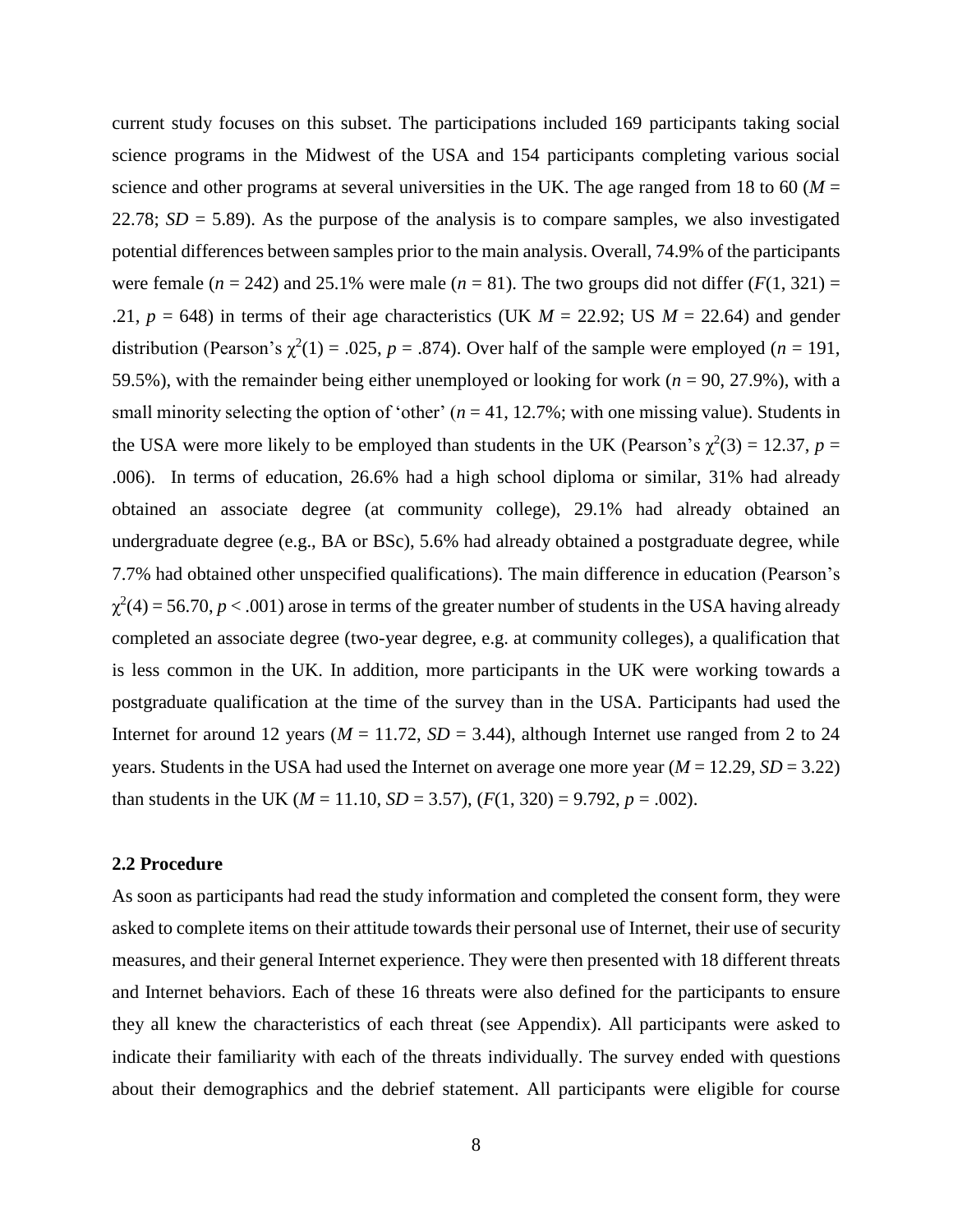credits when completing the survey and were also given the option to enter a prize draw (£50 or \$50). In order to separate their anonymous responses to the survey from the registration page and thus identify user details, a separate link was presented in the debrief statement that redirected participants to a separate registration form not connected to the survey.

### **2.3 Measures**

A number of single item measures were used to assess familiarity, use of computer security, and participant's attitude towards the Internet, Internet experience, and demographics.

### **2.3.1 Familiarity with online threats**

Familiarity with 16 threats was examined in line with previous work (Garg and Camp, 2012; see additional work on familiarity and information security perceptions by Huang et al., 2007). The list consisted of the following threats: cat-fishing, social engineering, e-mail harvesting, zeroday attack, rogueware, botnet, trojan, keylogger, spyware, virus, cyber-bullying, virtual stalking, Internet surveillance, identity theft, phishing, cookie. Answering options ranged from 1 = *fully unfamiliar* to 7 = *fully familiar*.

### **2.3.2 Use of security measures**

The degree to which participants used certain precautions was assessed using the Computer Security Usage scale (by Claar and Johnson, 2012). The scale involved five items with a response scale from  $1 = never$  to  $7 = always$ . The items asked participants whether or not they used antivirus software, firewall software, anti-spyware software, software updates and security updates. The items were used individually and combined in one composite.

### **2.3.3 Internet attitude**

This was measured using five items starting with "All things considered, my use of the Internet is…" followed by a 7-point response scale (e.g., 1 = *good*, 7 = *bad*). An example item is "All things considered, my use of the Internet is good-bad." The items were used individually.

### **2.3.4 Internet experience**

All participants were asked three questions about their Internet experience. The first question asked participants how long they have been using the Internet (in years). The second question required participants to share how often they log onto the Internet. Answering options ranged from  $1 =$ *weekly* to  $6 = more than 3 times a day.$  The third question asked participants how much time they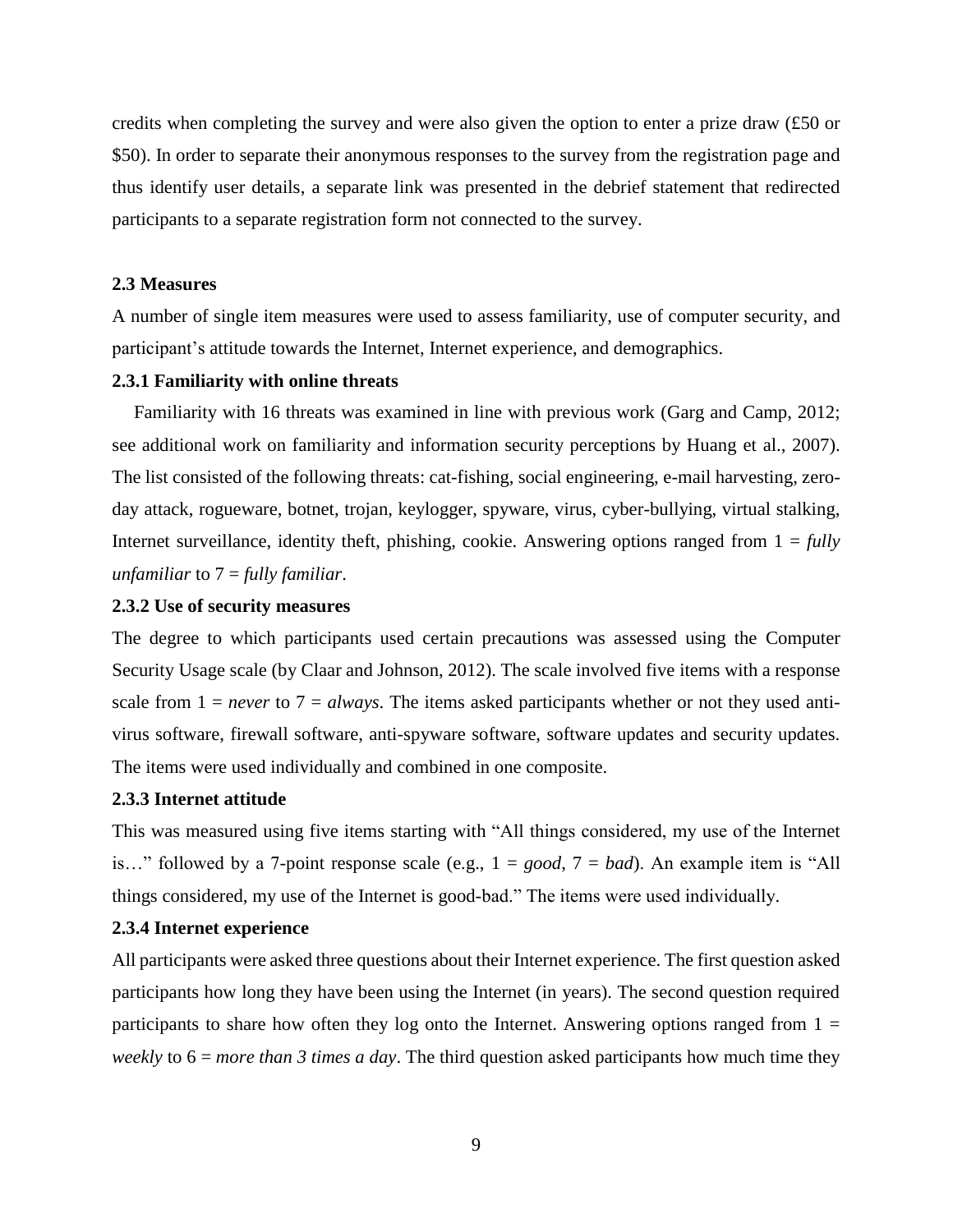spend on the Internet per day. The response options ranged from 1 = *1-5 minutes* to 7 = *several hours*.

### **2.3.5 Internet use**

We also asked participants what they used the Internet for. Participants used the Internet for various purposes, specifically, e-mail (96.9%), social networking (90.4%), searching for work-related or study-related information (85.8%) as well as education/training (82.7%), shopping (81.4%) and banking (75.9%).

### **2.3.6 Demographics**

Demographics included age, gender, education and employment status.

# **3. Results**

This part of our paper is organized in four sections in line with research questions.

# **3.1 Threat familiarity (RQ1)**

We had proposed that given the rather homogenous nature of our two samples from the UK, it was unlikely that these two groups of students would differ in their familiarity with threats (RQ1). The analysis of covariance (ANCOVA, where we considered potential control variables such as gender, age, education, and employment status) revealed that the UK and US sample was relatively similar in terms of their familiarity overall (composite score) with threats ( $p > .05$ ). This was largely confirmed in 16 threats when we teste group difference in familiarity (for each individual threat). Table 1 presents all descriptives. In two cases, the two samples did differ in terms of their familiarity scores for individual threats. The UK sample appeared to be more familiar (*M* = 4.34, *SD* = 1.91) with social engineering (*F*(1, 315) = 3.86, *p* = .050,  $\eta_p^2$  = .01) then the USA sample (*M*  $= 3.86$ , *SD* = 1.79), also controlling for gender and employment status ( $p < .05$ ). In addition, the UK sample was more familiar  $(F(1, 319) = 13.49, p < .001, \eta_p^2 = .04)$  with phishing (*M* = 5.30, *SD* = 1.79) than their US counterparts ( $M = 4.53$ ,  $SD = 1.94$ ), also controlling for age ( $p < .05$ ). It is not entirely clear which factors may explain these differences.

Table 1: Familiarity descriptives across samples and clusters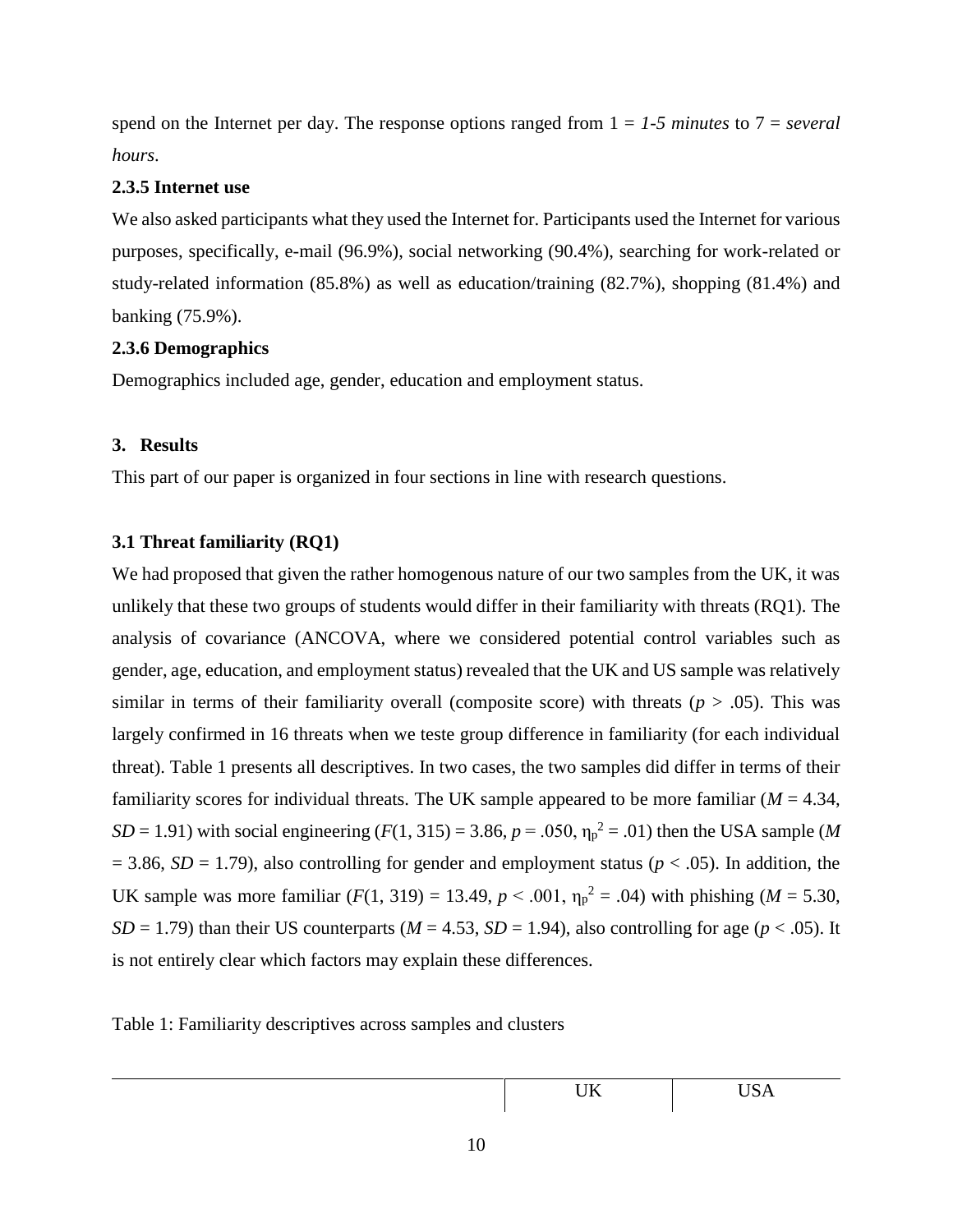| Online threats            |      | $(n = 154)$ | $(n = 169)$ |           |  |
|---------------------------|------|-------------|-------------|-----------|--|
|                           | M    | <b>SD</b>   | M           | <b>SD</b> |  |
| More recent (newer):      |      |             |             |           |  |
| Cat-fishing               | 6.09 | 1.33        | 5.97        | 1.41      |  |
| Social engineering *      | 4.34 | 1.91        | 3.86        | 1.79      |  |
| E-mail-harvesting         | 4.82 | 1.93        | 4.65        | 1.90      |  |
| Zero-day attack           | 2.69 | 1.73        | 2.93        | 1.95      |  |
| Rogueware                 | 3.41 | 1.91        | 3.55        | 2.02      |  |
| <b>Botnet</b>             | 2.87 | 1.88        | 2.98        | 1.84      |  |
| Trojan                    | 4.80 | 2.07        | 4.55        | 1.92      |  |
| Keylogger                 | 3.56 | 2.05        | 3.49        | 1.94      |  |
| Phishing *                | 5.30 | 1.79        | 4.53        | 1.94      |  |
| Well-known (established): |      |             |             |           |  |
| Spyware                   | 4.95 | 1.75        | 5.26        | 1.47      |  |
| Virus                     | 5.96 | 1.45        | 6.07        | 1.25      |  |
| Cyber-bullying            | 6.26 | 1.26        | 6.25        | 1.19      |  |
| Virtual stalking          | 5.62 | 1.46        | 5.78        | 1.27      |  |
| Internet surveillance     | 4.90 | 1.77        | 5.14        | 1.57      |  |
| Identity theft            | 5.80 | 1.22        | 5.72        | 1.36      |  |
| Cookie                    | 5.60 | 1.64        | 5.37        | 1.56      |  |

*Note*. The two samples (UK and USA) do not differ in terms of familiarity except in two instances identified with a  $*(p \le .050)$ .

### **3.2 Familiarity differences across all clusters (RQ2)**

As we obtained very limited evidence that the two national samples differed significantly in their familiarity of threats (with the exception of two threats), we investigated the possibility that the sample may be differentiated in terms of their familiarity with threats (RQ2). We conducted hierarchical cluster analysis applying Ward's linkage method and squared Euclidian distance. The resulting dendrogram was then examined to identify potential solutions. The visualization of the clusters suggested that the participants could be allocated to three main groups of similar size. Analysis of variance suggested that the three clusters did differ significantly from one another in almost all cases, as assessed in a post-hoc comparison, in terms of their familiarity with different threats and online behaviors ( $p < .001$ ). Table 2 summarizes the descriptives for each of the three clusters  $(N = 296)$ .

Table 2: Familiarity descriptives across clusters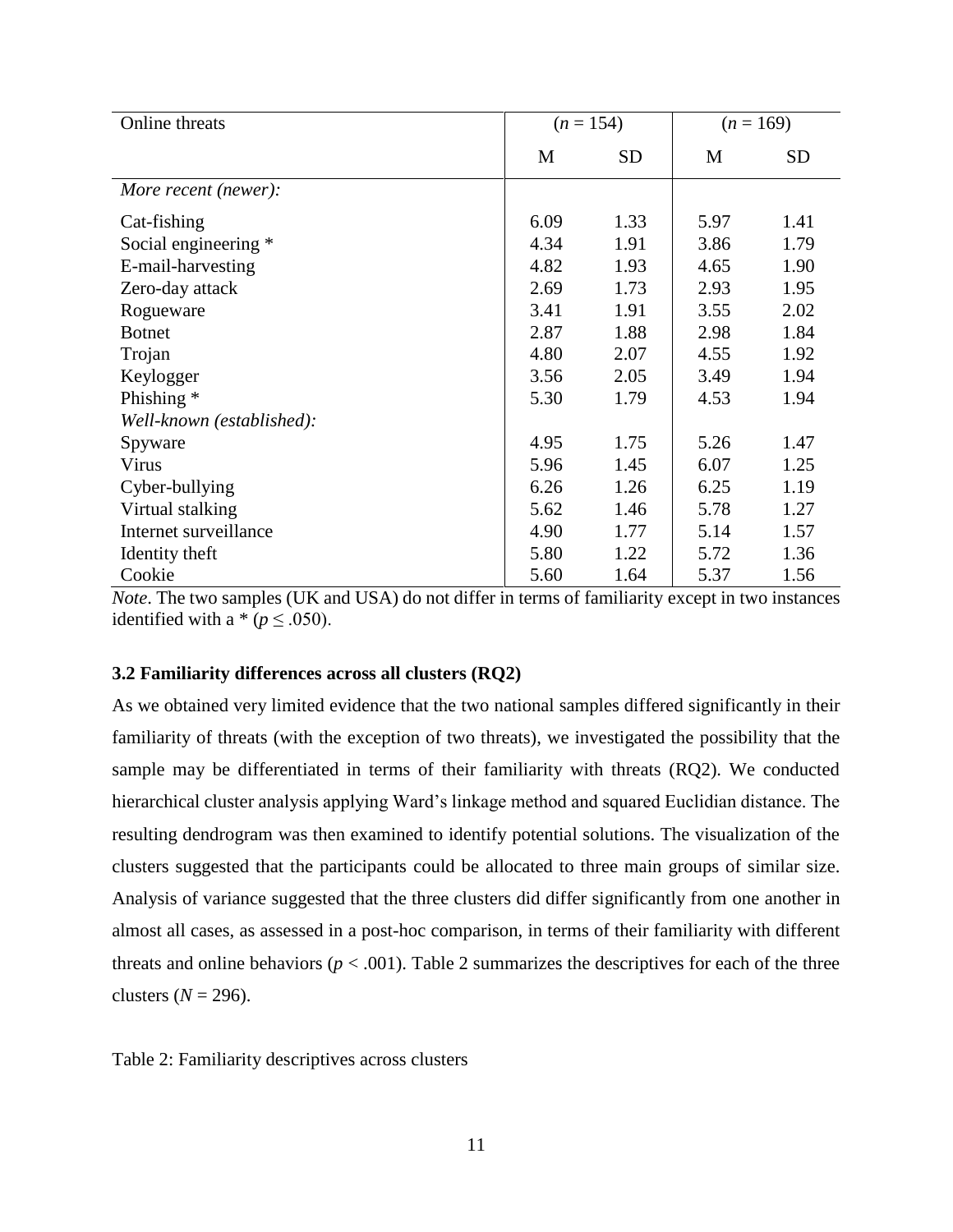|                       | Cluster 1           |                             | Cluster 2 |                    | Cluster 3       |           |  |
|-----------------------|---------------------|-----------------------------|-----------|--------------------|-----------------|-----------|--|
|                       | Experts: higher     |                             |           | Unfamiliar with    | Unfamiliar with |           |  |
|                       | familiarity overall |                             |           | well-known threats | newer threats   |           |  |
| Online threats        | $(n = 92)$          |                             |           | $(n = 112)$        | $(n = 92)$      |           |  |
|                       | M                   | <b>SD</b><br><b>SD</b><br>M |           |                    | M               | <b>SD</b> |  |
| More recent (newer):  |                     |                             |           |                    |                 |           |  |
| Cat-fishing           | 6.45                | 0.91                        | 5.11      | 1.63               | 6.75            | 0.57      |  |
| Social engineering *  | 5.22                | 1.47                        | 4.06      | 1.59               | 2.82            | 1.74      |  |
| E-mail-harvesting     | 5.67                | 1.47                        | 4.17      | 1.78               | 4.42            | 2.19      |  |
| Zero-day attack       | 3.51                | 1.94                        | 2.87      | 1.75               | 1.68            | 1.22      |  |
| Rogueware             | 4.87                | 1.79                        | 3.30      | 1.73               | 2.05            | 1.29      |  |
| <b>Botnet</b>         | 3.72                | 1.84                        | 3.24      | 1.88               | 1.51            | 0.81      |  |
| Trojan                | 6.09                | 1.26                        | 3.55      | 1.71               | 4.59            | 2.07      |  |
| Keylogger             | 4.84                | 1.73                        | 3.24      | 1.74               | 2.36            | 1.74      |  |
| Phishing *            | 5.86                | 1.35                        | 4.24      | 1.72               | 4.74            | 2.25      |  |
| Well-known threats:   |                     |                             |           |                    |                 |           |  |
| Spyware               | 5.98                | 1.03                        | 3.81      | 1.58               | 5.92            | 0.95      |  |
| Virus                 | 6.59                | 0.65                        | 5.21      | 1.61               | 6.60            | 0.74      |  |
| Cyber-bullying        | 6.72                | 0.58                        | 5.40      | 1.52               | 6.88            | 0.33      |  |
| Virtual stalking      | 6.07<br>1.22        |                             | 5.12      | 1.45               | 6.13            | 1.11      |  |
| Internet surveillance | 5.84                | 1.25                        | 4.42      | 1.63               | 4.89            | 1.85      |  |
| Identity theft        | 6.24                | 0.87                        | 5.04      | 1.45               | 6.29            | 0.90      |  |
| Cookie                | 6.43                | 0.98                        | 4.53      | 1.70               | 5.58            | 1.43      |  |

| <i>Note</i> . Three main clusters were identified based on familiarity scores ( $p < .001$ ). Values in italics |  |  |  |  |  |
|-----------------------------------------------------------------------------------------------------------------|--|--|--|--|--|
| are lowest familiarity score across the three clusters.                                                         |  |  |  |  |  |

Having identified three clusters, we next decided to explore the characteristics across the three clusters. Significant differences in overall familiarity with threats (using the composite measure) were observed  $(F(2, 293) = 11.29, p < 0.01, \eta_p^2 = .43)$ . We also considered a number of covariates. The difference in familiarity between clusters was still significant  $(F(2, 291) = 112.83, p < .001,$  $\eta_p^2 = .44$ ) after we controlled for gender and age ( $p < .05$ ).

Post-hoc analysis further showed that the Cluster 1 differed significantly from both Cluster 2  $(n = 92)$  and 3 ( $p < .001$ ), while Cluster 2 and 3 also differed marginally from one another ( $p =$ .001). Participants in Cluster 1 appeared to be highly familiar with threats (scored a mean score of 5.63 out of 7), so we labelled them the *experts*  $(n = 92)$ . Individuals in Cluster 2  $(n = 112)$  appeared to have slightly lower familiarity scores (4.21 out of 7). They also tended to have better awareness of new threats. As a result, this cluster captured those who were *unfamiliar with well-known threats*. Participants in Cluster 3 had a slightly above average familiarity with most threats (4.58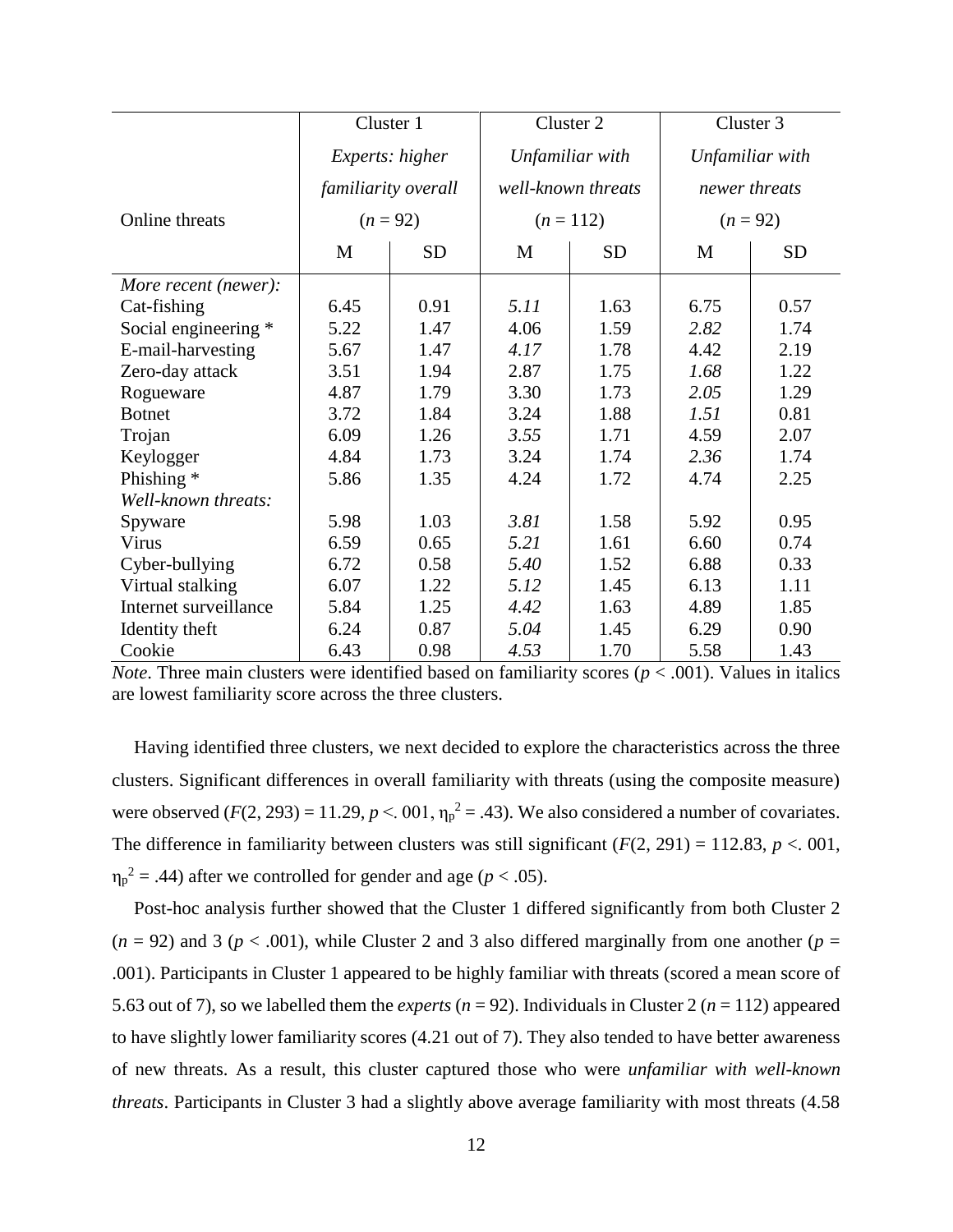out of 7), but it was on average lower than the familiarity of the experts. The participants in Cluster 3 appeared to less familiar with more recent threats, but they tended to be more familiar with established threats (see Table 2). Cluster 3 therefore captured those who were *unfamiliar with new threats (n = 92)*.

In order to visualize the findings, we also produced two figures (Figure 2a and 2b) that outline the differences between the three clusters: the experts, those unfamiliar with well-known threats and those unfamiliar with new threats. Figure 1a outlines the familiarity with specific threats. Figure 2b summarizes the descriptives for threats that are likely to be a function of the user's online engagement (frequency, social engagement, and information sharing). Generally, familiarity scores seem to be higher with the threats outlined in Figure 2b than Figure 2a. Overall, we can conclude that the level of familiarity across all three clusters was lowest for specific threats such as zero-day attack, rogueware, botnets, and keyloggers (newer threats).



Figure 2a: Cluster differences in familiarity (for new threats)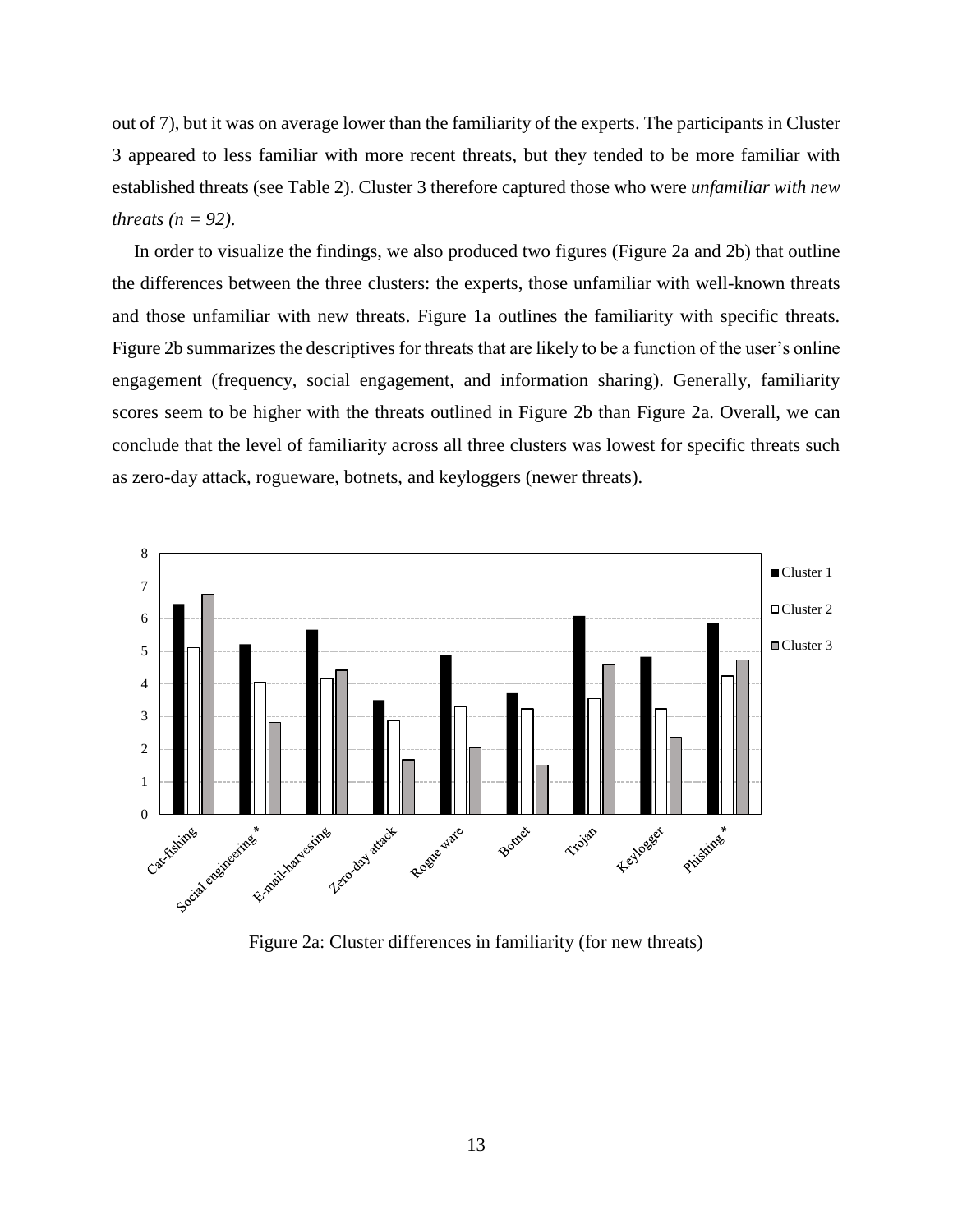

Figure 2b: Cluster differences in familiarity (for established threats)

### **3.2.1 Self-evaluation of Internet activities/behaviors**

Having identified the three familiarity clusters, we wanted to assess how the degree of familiarity also related to self-reported Internet use. We summarize the descriptives in Figure 3. As expected, we observed significant differences across all three clusters ( $p < .001$ ; see Table 3). By and large, the experts ranked their Internet use as more positive than negative (as in advantageous compared to disadvantageous to user's security), more beneficial than harmful, and so on. Participants who self-identified as less familiar about well-known threats were more likely to report more problematic behavior (Cluster 2) than those who were less familiar with new threats (Cluster 3).

These findings further suggest that participant's general self-awareness of their own potentially problematic Internet use as indicated across all five attitude measures (see Table 3) may be linked to the degree to which participants are (un)familiar with threats – at the same time it is maybe a question as to whether or not familiarity is the result of more online engagement. However, we only noted a marginally significant difference in terms of the frequency with which participants in the three clusters used the Internet  $(F(2, 292) = 2.49, p = .085)$ . Internet use was high amongst the experts (Cluster 1,  $M = 5.38$ ,  $SD = 0.87$ ) and those unfamiliar about newer threats (Cluster 3,  $M =$ 5.29,  $SD = 0.96$ ) compared to those more unfamiliar with well-known threats (Cluster 2,  $M = 5.09$ ,  $SD = 1.06$ .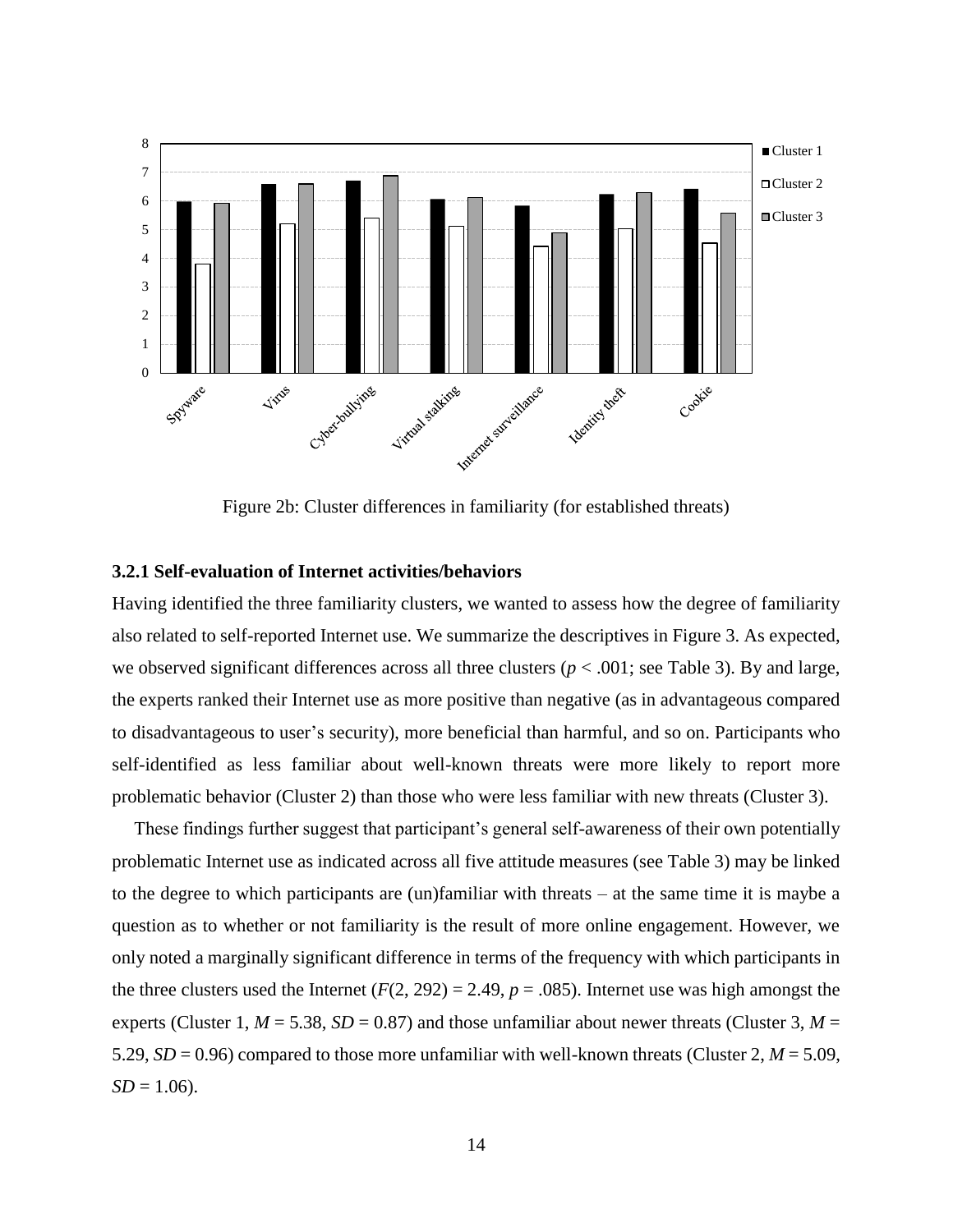

Figure 3: Self-reported Internet use in relation to familiarity

Table 3: Self-evaluation of activities/behaviors

| Attitudes towards     | Cluster 1<br>Expert |           | Cluster 2<br>Unfam. $(w)$ Unfam. $(n)$ |           | Cluster 3     |           | AN(C)OVA                                 |
|-----------------------|---------------------|-----------|----------------------------------------|-----------|---------------|-----------|------------------------------------------|
| Internet use          |                     |           | $(n = 92)$ $(n = 112)$                 |           | $(n=92)$      |           |                                          |
|                       | M                   | <b>SD</b> | M                                      | <b>SD</b> | M             | <b>SD</b> |                                          |
| Good to bad           | 1.80                | 1.05      | 2.47                                   | 1.30      |               | 1.96 1.18 | $F(2,293) = 9.03, p < .001^{\text{a}}$   |
| Beneficial to harmful | 1.76                | 0.94      | 2.71                                   |           | $1.45$   2.11 |           | 1.18   $F(2,292) = 17.88, p < .001^b$    |
| Positive to negative  | 1.95                | 1.03      | 2.45                                   | 1.18      | 2.01          | 0.96      | $F(2,291) = 7.83, p < .001^{\circ}$      |
| Wise to unwise        | 2.54                | 1.29      | 2.96                                   | 1.38      | 2.53          | 1.39      | $F(2,291) = 4.17, p = .016$ <sup>d</sup> |
| Favorable to unfav.   | 1.87                | 1.07      | 2.54                                   | 1.27      | 2.23          |           | 1.08   $F(2,289) = 10.10, p < .001^e$    |

*Note*. Cluster 1 (experts), Cluster 2 (unfamiliar: well-known threats), Cluster 3 (unfamiliar: new threats). Covariates: <sup>a</sup> no significant covariates, <sup>b</sup> age ( $p < .05$ ), <sup>c</sup> employment status ( $p < .05$ ), <sup>d</sup> employment status ( $p = .006$ ), <sup>e</sup> employment status ( $p < .05$ ).

### **3.2.2 Computer security use**

Having obtained evidence that familiarity is also linked to self-evaluations of one's Internet use (Internet attitude) as well as differences in terms of the frequency with which the participants in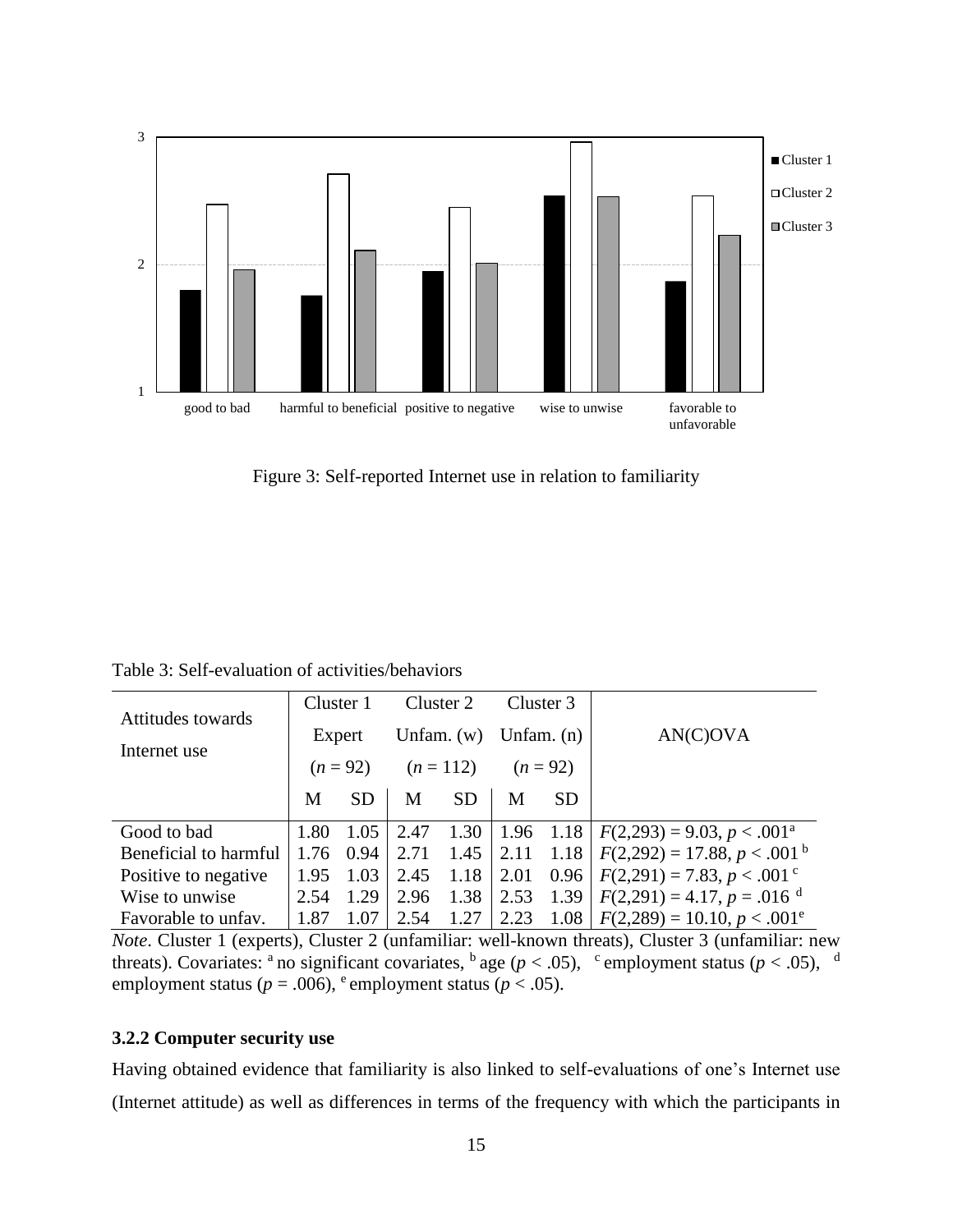different clusters use the Internet, the question arose if familiarity is therefore also linked to whether or not participants used different security features. In line with previous findings and as outlined in Table 4 (and Figure 4), experts (Cluster 1) were more likely to use security features than participants who were less familiar with threats (in Cluster 2 and Cluster 3).



Figure 4: Computer security in relation to familiarity

|                      | Cluster 1 |            |      | Cluster 2         | Cluster 3 |              |                                                       |
|----------------------|-----------|------------|------|-------------------|-----------|--------------|-------------------------------------------------------|
|                      |           | Expert     |      | Unfam. $(w)$      |           | Unfam. $(n)$ |                                                       |
| Security actions     |           | $(n = 92)$ |      | $(n=112)$         |           | $(n = 92)$   | AN(C)OVA                                              |
|                      | M         | <b>SD</b>  | M    | M                 | <b>SD</b> | M            |                                                       |
| Anti-virus software  |           | 5.85 1.48  |      | $4.72 \quad 1.96$ |           |              | 5.14 1.91   $F(2,291) = 7.96, p < 0.001$ <sup>a</sup> |
| Firewall software    | 5.29      | 1.89       | 4.50 | 1.87              |           |              | 4.97 1.89 $F(2,291) = 3.56, p = .030^{b}$             |
| Anti-spyware         |           | 5.14 1.96  |      | 4.42 $1.92$       |           |              | 4.68 1.99 $F(2,293) = 3.48$ , $p = .032$ °            |
| Run software updates | 5.85      | 1.30       |      | 5.13 1.57         |           |              | 5.47 1.66 $F(2,293) = 5.71, p = .004$ <sup>d</sup>    |
| Run security updates | 5.78      | 1.56       |      |                   |           |              | 5.03 1.77 5.58 1.76 $F(2,291) = 4.53, p = .012^e$     |

Table 4: Computer security use

*Note*. Cluster 1 (experts), Cluster 2 (unfamiliar: well-known threats), Cluster 3 (unfamiliar: new threats). Covariates: <sup>a</sup> employment status ( $p < .05$ ), <sup>b</sup> employment status ( $p < .05$ ), <sup>c</sup> no significant covariates, <sup>d</sup> no significant covariates, <sup>e</sup> employment status ( $p < .05$ ).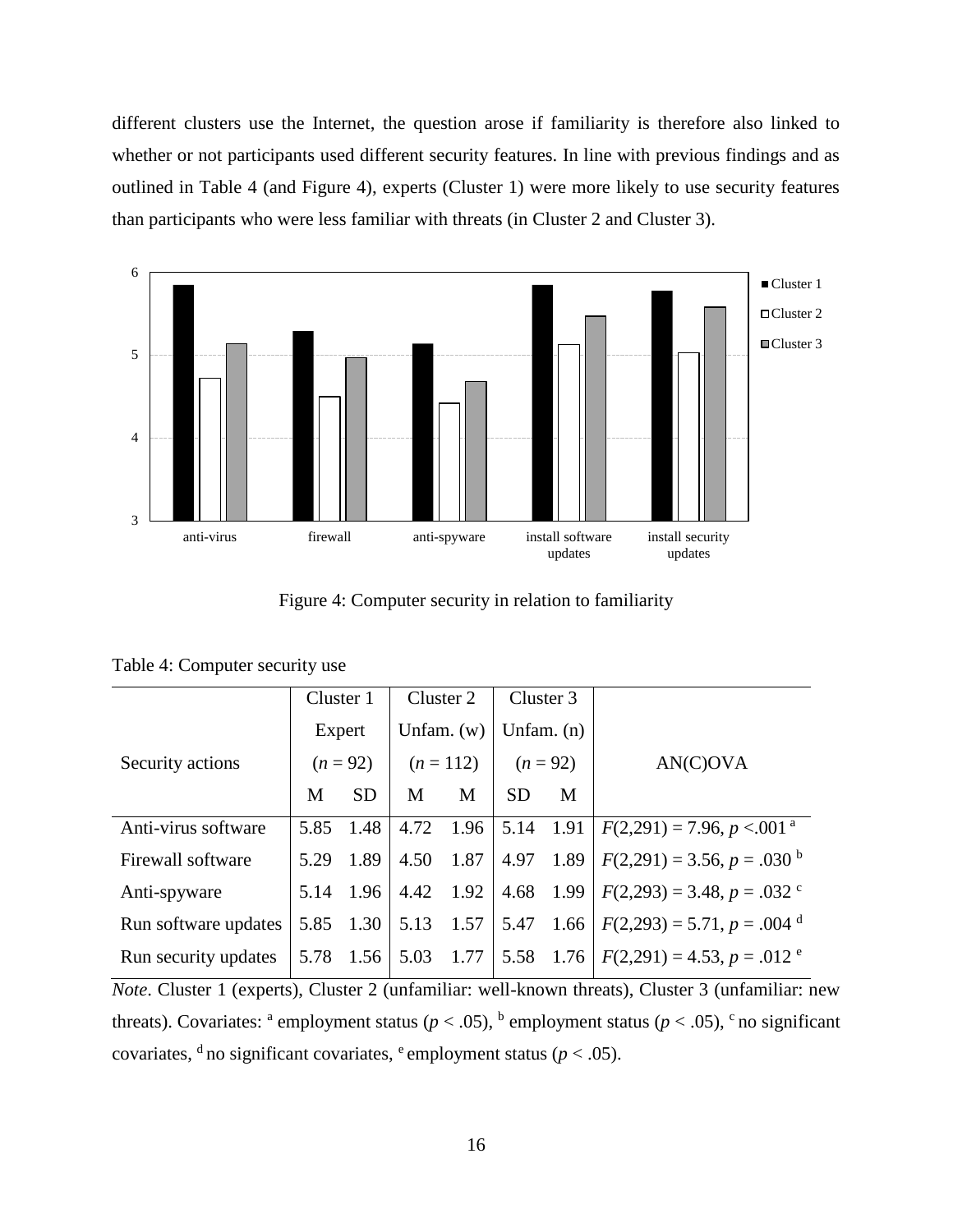### **3.3 Familiarity as Mediator between Internet Use and Security Behaviors (RQ3)**

We considered the role of previous experience as a precursor to familiarity of threats and behaviors. And only when threats were known are participants likely to engage in computer security behavior. This mediation hypothesis was tested using the three questions related to Internet experience as predictors, overall familiarity as mediator (composite score), and the composite based on all computer security responses. The mediation was assessed using the PROCESS macro from Hayes (2013). We ran three mediation models, one for each of the three Internet experience variables that we predicted were direct predictors of familiarity and potentially indirect predictors (via familiarity) of computer security use. We also considered potential covariates. Gender and employment status were significant covariates but their inclusion did not significantly change the results. As a result, we report the outcomes of the mediation without these covariates.

Two out of three questions (see Figure 5 and 6) were significant predictors of familiarity (composite score) as hypothesized. The frequency with which they used the Internet was not a significant predictor of overall familiarity with risks (although the frequency of Internet use differed across the three clusters, see previous analysis). The average time spent online was a positive predictor of familiarity ( $\beta$  = .079,  $p$  = .013) as was the length of Internet use over several years ( $\beta$  = .055, *p* < .001). Familiarity was a significant predictor of computer security behavior ( $\beta$ )  $= .433, p < .001$ ). However, time online on average ( $\beta = .020, p = .708$ ) and length of Internet use  $(\beta = .028, p = .246)$  were not significant direct predictors of computer security behavior, with familiarity held constant. However, we did obtain a significant indirect effect, demonstrating full mediation, for time online ( $\beta$  = .034,  $p$  = .032; LLCI = .0078 and ULCI = .0746) and length of Internet use ( $\beta$  = .024,  $p$  = .004; LLCI = .0095 and ULCI = .0449).

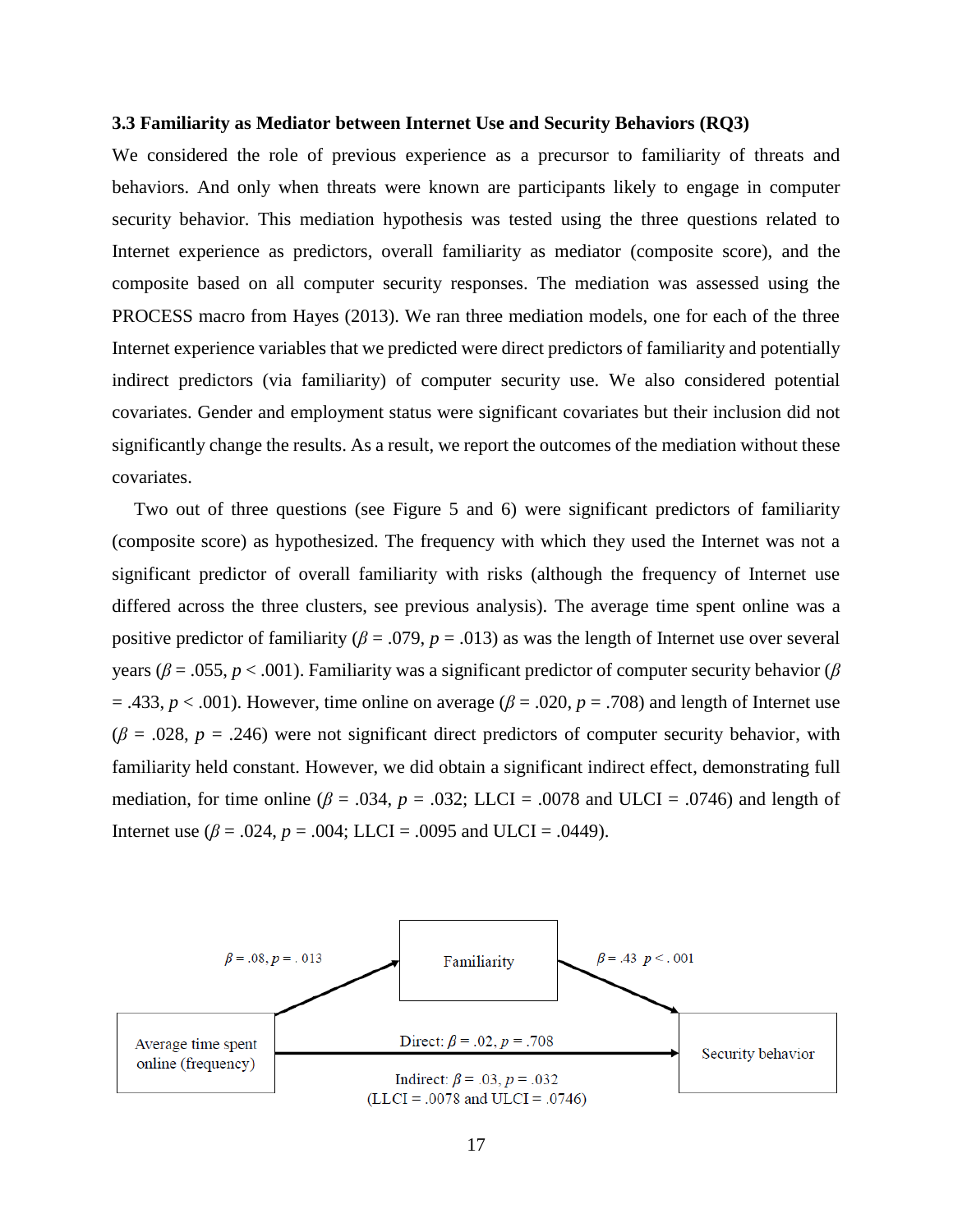Figure 5: Mediation results for average time spend online



Figure 6: Mediation results for overall Internet experience, familiarity and security behavior

### **4. Discussion**

The purpose of the current paper was to examine the role of familiarity with threats, in computer security use. In the following section, we briefly summarize our findings and connect these to practical implications.

The first question of interest considered how familiar students were with the various online threats (RQ1). We had assumed that students in the UK and USA would show similar degrees of familiarity. This hypothesis was largely confirmed – except in terms of social engineering and phishing. In each of these two cases, the UK sample appeared to be more familiar with these threats then their counterparts in the USA. Two explanations may be offered. First, the sample in the UK was potentially more diverse in terms of their educational goals than the US sample. That is, the participants from the USA were largely recruited from social science courses, while the participants in the UK were recruited as part of a university-wide research call. While we do not have the means to assess degree-specific differences in our dataset, it is possible that familiarity with certain risks is associated with different background and educational experience. In addition, the universities may have differed slightly in terms of the content of their educational outreach activities. Many universities realize the value in educating their students about Internet threats as their risky or problematic online behavior is likely to also threaten the university's network and Internet infrastructure.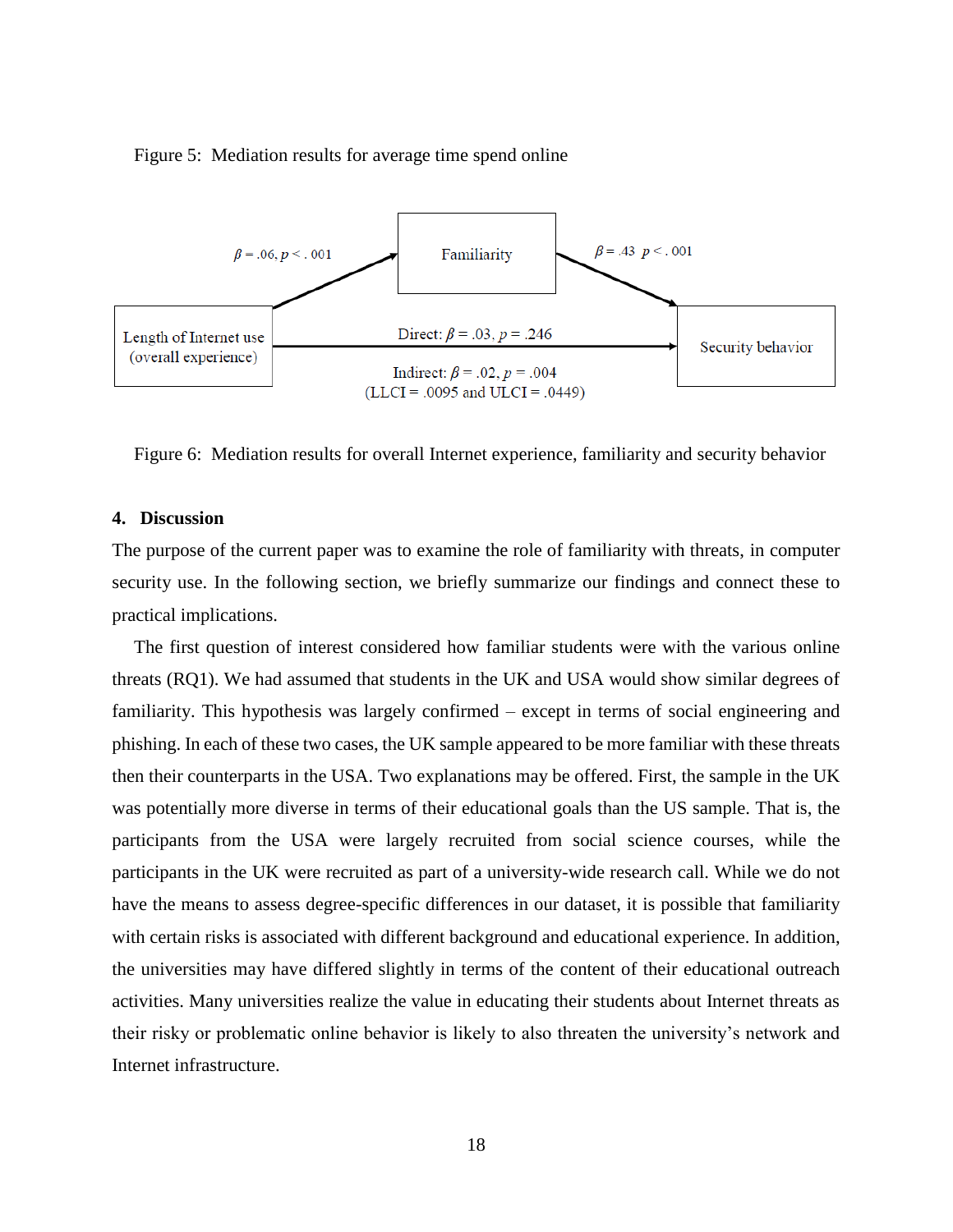The second question of interest looked at differences in our dataset due to different degrees of familiarity with threats (RQ2). Using cluster analysis, we identified three main clusters. The three clusters were differentiated along with their general familiarity with threats and labelled the experts (Cluster 1), or those unfamiliar with well-known threats (Cluster 2) vs. newer threats (Cluster 3). All three clusters were less familiar with four particular threats. These were threats such as the zero-day attacks, rogueware, botnets, and keyloggers. This identifies a clear area for future training and awareness campaigns in these university settings.

While we found no evidence of significant as well as consistent differences between the two national samples (except for the two exceptions noted above), the three clusters had clearly very distinct Internet attitudes and computer security behaviors. Specifically, participants (Cluster 2) who were less familiar with well-known threats overall also reported more negative (personally problematic or disadvantageous) compared to positive (and unproblematic) self-evaluated Internet use (Internet attitude). Participants in Cluster 2, together with the group less informed about newer threats (Cluster 3), were also less likely to use specific computer security features than the experts (Cluster 1). The three features more likely to be used by the experts were firewalls, software and security updates. However, it is noteworthy that all these features are default features that can be readily enabled on most computers these days. The fact that no significant differences ( $p < .05$ ) were obtained for anti-spyware and anti-virus software is rather disheartening. However, we should note that since the familiarity questions were located at the end of the survey, it is possible that self-evaluation of one's Internet use may have influenced the familiarity ratings. This is a possible limitation of the study.

Despite these limitations, our results allow us to draw two tentative conclusions. First, greater familiarity with threats does not necessarily go hand in hand with better computer security. What is more, familiarity with threats and different online behavior may also depend on how recent/new or well-known threats and behaviors are. This is in line with related evidence that suggests that users often do not understand all the functions of the tools they use (Clark et al., 2015), and thus may not understand the threats that exist. Participants (particularly those in Cluster 2 and 3, see Table 4) did not use readily available computer security features and programs to the same degree that experts did (Cluster 1). It is unclear if this reflects an overreliance on the university's (or home environment's) infrastructure (e.g., convenience versus security driven decision-making, see Jeske et al., 2014). This lack of alignment between what participants know and do may also be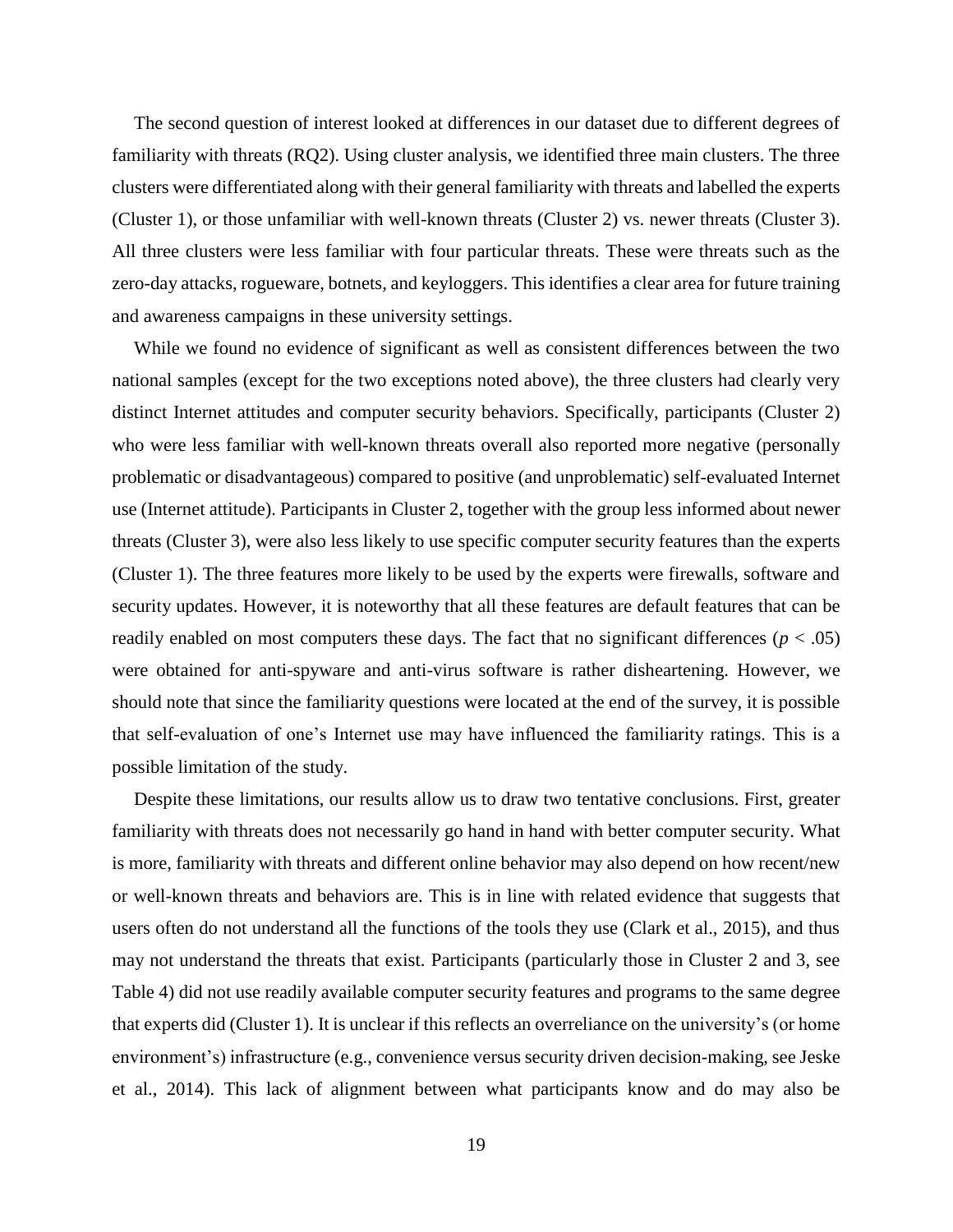attributable to some other factor such as inability to grasp the implications of one's behavior for one's computer security (suggesting low risk awareness; see Coventry et al., 2014). And second, further exploration showed that regular Internet experience and use may be particularly relevant for fostering familiarity with threats – in line with the notion of situated learning (Lave and Wenger, 1990).

The mediation (RQ3) provided further evidence that time spent on the Internet and the length of Internet experience (but not daily or weekly frequency) were significant predictors of familiarity with threats and online behaviors. Similarly, these variables were also significant indirect predictors of computer security use (a relationship fully mediated by familiarity). Again, this is a finding in support of situated learning (Lave and Wenger, 1990). Although the effects were quite small overall, the practical implication may be that computer security behavior is an outcome of familiarity, which is not accomplished without significant time investment. This also means that the time spent to familiarize oneself with threats and learn about online options is a time spent learning – but also a period of greater vulnerability until some degree of familiarity with threats is achieved that triggers security behavior. However, again a limitation of this analysis is the use of single-item measures (e.g., in relation to Internet use) as this might introduce bias due to unreliability (e.g., Petrescu, 2013). As a result, our conclusions need to be interpreted with caution.

The results suggest that numerous factors come into play, both human and technical, in line with the ANT approach (Hassard and Alcadipani, 2010). This was evidenced by age and employment status, both of which were important covariates. Simultaneously, precautionary behaviors requires access to but also familiarity with both threats and technical tools to combat them. Internet experience is particularly shaped by both human (user) and technical characteristics and tools available to the users. The starting points for interventions as well as practical implications are outlined in the next two sections.

### **4.1 Starting points for interventions**

A number of starting points for interventions exist. Work on nudging individuals and research on evidence-based practice (see Michie and West, 2013) focuses on helping online users to make better security-related decisions on social media, mobile devices and in relation to wireless options – and thus enable them to overcome lack of knowledge and awareness of security threats on the part of the users (e.g., Choe et al., 2013; Kruger et al., 2010; Turland et al., 2015). In addition, the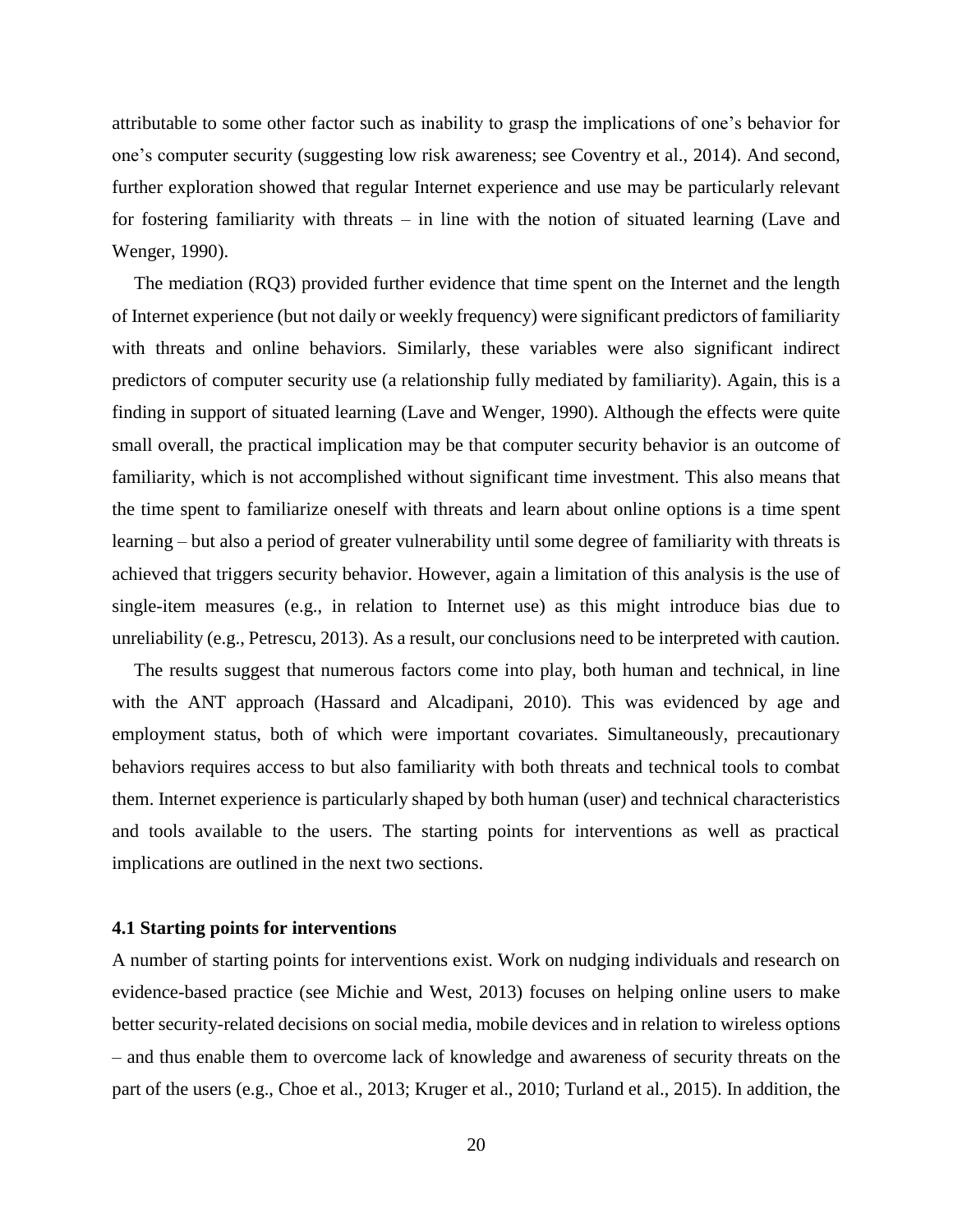research on user perceptions has frequently utilized some of the premises of the Health Belief Model by Rosenstock (1974). This includes studies to learn more about email-related security behavior (e.g., Ng et al., 2009), to explore how safe and secure online users felt about using technology to complete financial transactions (Davinson and Sillence, 2014), to educate users about phishing (Davinson and Sillence, 2010) and how to increase the use of computer security software (Claar and Johnson, 2012). As a result, this model may also provide a general explanatory framework for understanding a number of additional threat perceptions, which may also help IT departments in universities and private businesses to identify starting points for interventions and awareness campaigns.

The main purpose of the Health Belief Model is to understand why individuals engage in preventive actions or behaviors (Rosenstock, 1974). The model includes several concepts: Selfefficacy (the degree to which individuals feel capable to tackle certain challenges), perceived susceptibility (opinion that one will contract health issues), perceived severity of the condition and consequences, and the perceived benefits and barriers to taking action. The model also considers the influence of triggers within the individual and environment. These serve as 'cues to action' (Siepmann, 2008). The model may also provide insight into understanding online users' threat perceptions. It further captures the complexity of individual or situational antecedents to these perceptions – and thus the precautions that users may take. Taking a similar approach as Davinson and Sillence (2014), we outline each of the five concepts of the Health Belief Model as they could be applied in future research and interventions (Table 5). The threats may also influence perceptions of susceptibility, severity, costs, benefits, cues to action and perceived control.

| Concept            | Cybersecurity context                                                                   |
|--------------------|-----------------------------------------------------------------------------------------|
| Perceived          | How likely is the threat for the user? This might be reflected in                       |
| susceptibility     | perceptions of risk and the users' information-sharing attitude.                        |
| Perceived severity | How serious are the consequences ( <i>perceived risks</i> ) for the user?               |
| Perceived costs    | What are the costs (balance between risks and benefits) that the user might             |
|                    | incur as a result of the threat?                                                        |
| Perceived benefits | What are the benefits of precautions (perceived benefits) to a threat?                  |
| Self-efficacy      | How capable does the users feel about facing these threats? This may be                 |
|                    | subject to the users' actual <i>familiarity with risks</i> and <i>computer security</i> |
|                    | use.                                                                                    |
| Cues to action     | What triggers (antecedents) lead to more secure user behavior? These                    |
|                    | triggers may also influence as and when online users take <i>precautions</i> .          |

Table 5: Concepts of the Health Belief Model as applied to the security context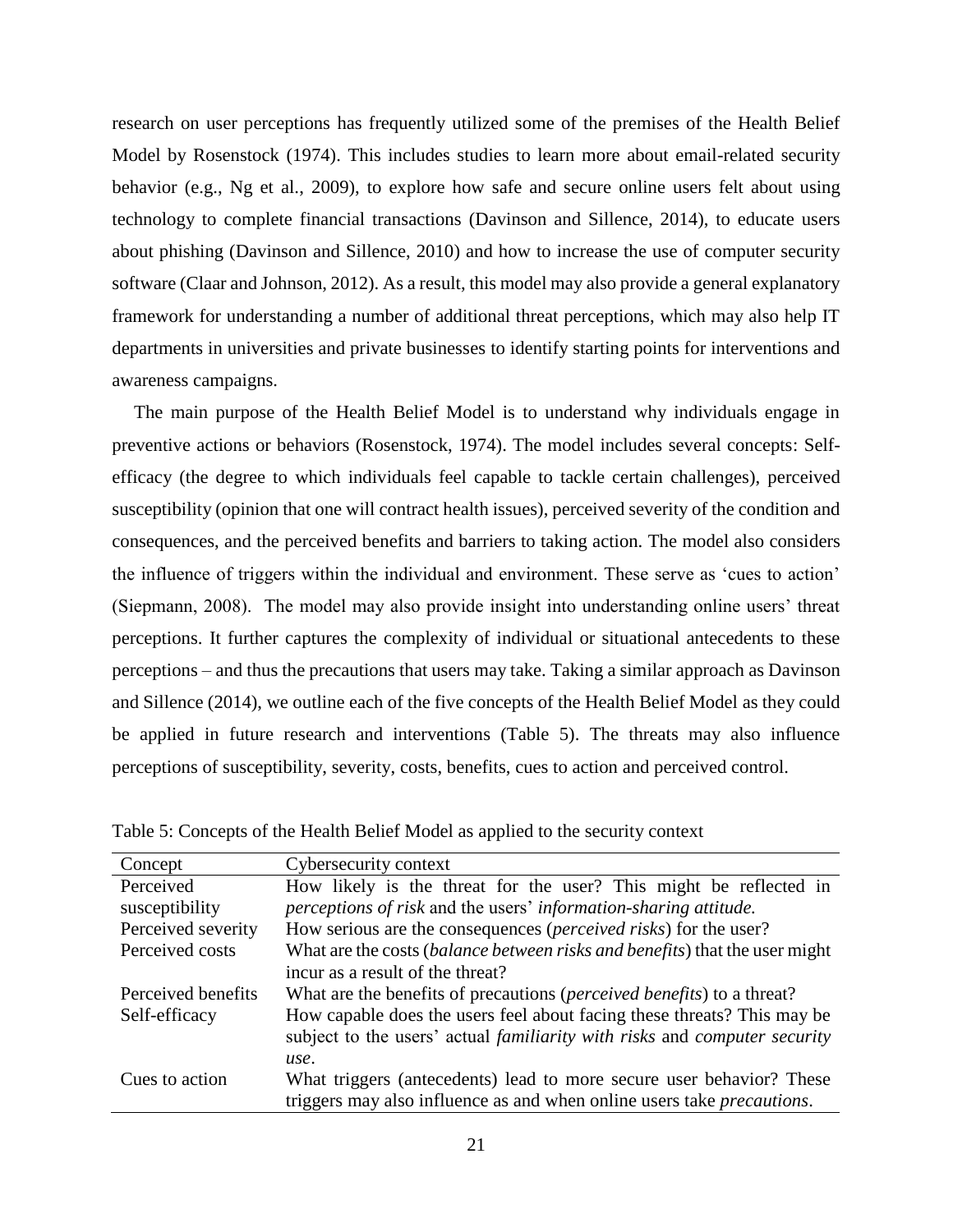If this model is applied in combination with concepts such as situated learning (Lave and Wenger, 1990) and learning from failure (see Fortune and Peters, 1995; see also Dalcher and Drevin, 2003), individuals as well as trainers may become more well-rounded in their understanding of threats (and how they are perceived). Such training may also enable students and other less security-experienced trainees to gain a better understanding of how threats, if not prevented, impact on their data security and system operability. In addition, groupware and online collaborative tools as well as social networks exist – all of which can enable social interaction, access and support across time and location (Harr et al., 2011). For those tasked with teaching cybersecurity to employees and students, various e-mentoring and e-coaching schemes exist as well as guidance on online tutoring (e.g., Perren, 2003). Furthermore, new platforms allow individuals to interact face-to-face in real time using video chats. Customized configurations of technologies and settings (e.g., Shanks et al., 2003) enables organizations to not only engage others, monitor trainees' progress but also provide means to provide feedback (e.g., by using analytics and discussion forms).

System-specific interventions may also be an option. Cues to action may be designed with system nudges and similar system interventions to flag issues (see Acquisti, 2009; Coventry et al., 2014; Grossklags et al., 2010). While many cues to action (e.g., warning messages upon installation of unknown or third-party software) are used already, it is clear that many interventions fail – and we suggest that the lack of familiarity with the threats or issues can be a major determinant of individual's disregard or disengagement with such interventions. Relying on user expertise and understanding of nudges may disregard the first step: ensuring that the users are sufficiently familiar with potential threats so that those who seek to improve their security behavior can be successful.

#### **4.2 Expanding knowledge base: Final comments for practitioners and researchers**

Past evidence suggests that while information campaigns may change attitudes, behavior will not necessarily change in line with attitudes (McKenzie-Mohr, 2000). This may be due to various reasons, including the difficulty of changing a behavior (e.g., Constanzo et al., 1986) given environmental constraints and habits. However, when behavioral change would be of personal or even financial benefit, behavioral change is more likely to follow (McKenzie-Mohr, 2000).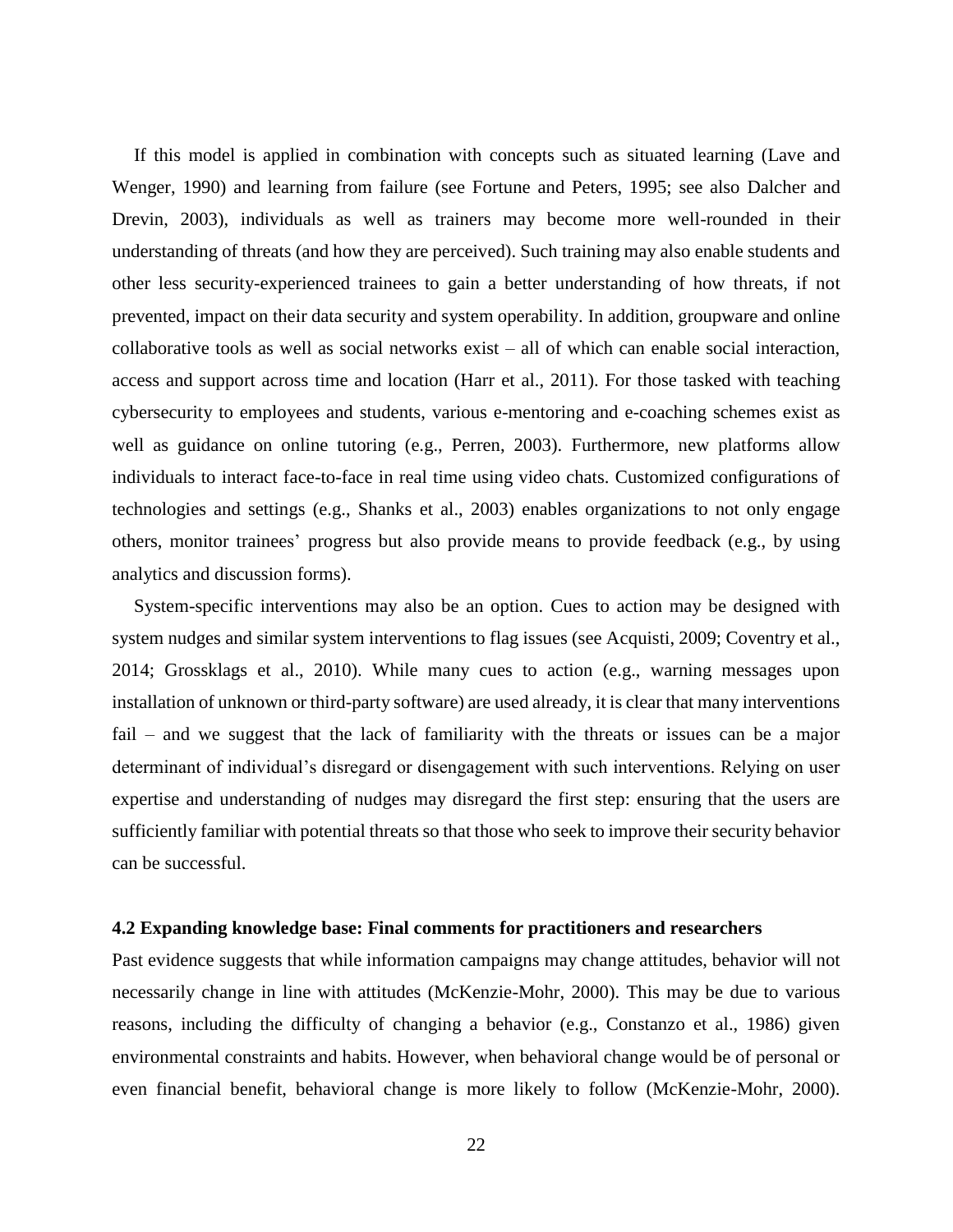However, it will be more difficult to change a behavior that is perceived as a low priority rather than a high priority (see example in Sadalla et al., 2014). If lack of familiarity is high, it is unlikely that users will change their security behavior. That said, familiarity is again a self-reported and subjective variable to consider in this context. Finding means to assess subjective as well as objective familiarity may be an important way forward to optimize computer security training. Some support for the importance of clarifying what users actually think they know versus what they actually know comes from work on domain knowledge (see Hadar et al., 2014). When individuals lack domain knowledge, they may rely on the information available to them, although they cannot know if this is all the information they need. And in the context of security, they may even rely on mere recognition of the threat that can be attributed to repeated exposure to warnings – but it may not be based on any substantial knowledge. Finding ways to differentiate between degrees of awareness versus actual knowledge may contribute significantly to the effectiveness of computer security awareness campaigns and training initiatives.

Future work in the design of training that builds on familiarity may also benefit from threat research conducted by Huang et al. (2010) on perceptions of information security. These authors examined 20 factors that shape threat perceptions to a variety of information security threats. They identified several factors that influenced information security perceptions, such as knowledge (including familiarity), perception of risks, severity of consequences, controllability, possibility of being exposed to threats, and awareness of threats (Huang et al., 2010). If we increase users' attention to, and accurate self-evaluation of these facets, they may also adopt more secure behaviors. This suggests that familiarity and threat perceptions are important antecedents which shape the likelihood with which precautions are taken.

Finally, while many interventions are focused on increasing employees' awareness of risks (Stewart and Lacey, 2012), improving information-sensitive managerial operations and supporting security service providers (e.g., Ulltveit-Moe, 2014), the education of students is often left to cashstrapped IT departments in university settings. However, students are an important target group as they represent future employees and managers. It is unlikely that their lack of precautions and knowledge gaps will disappear upon graduation and entry into the labor market. Thankfully, some recommendations have already been developed for students on how to raise their information security awareness in different contexts (see Kim, 2014; Park et al., 2017) and how to create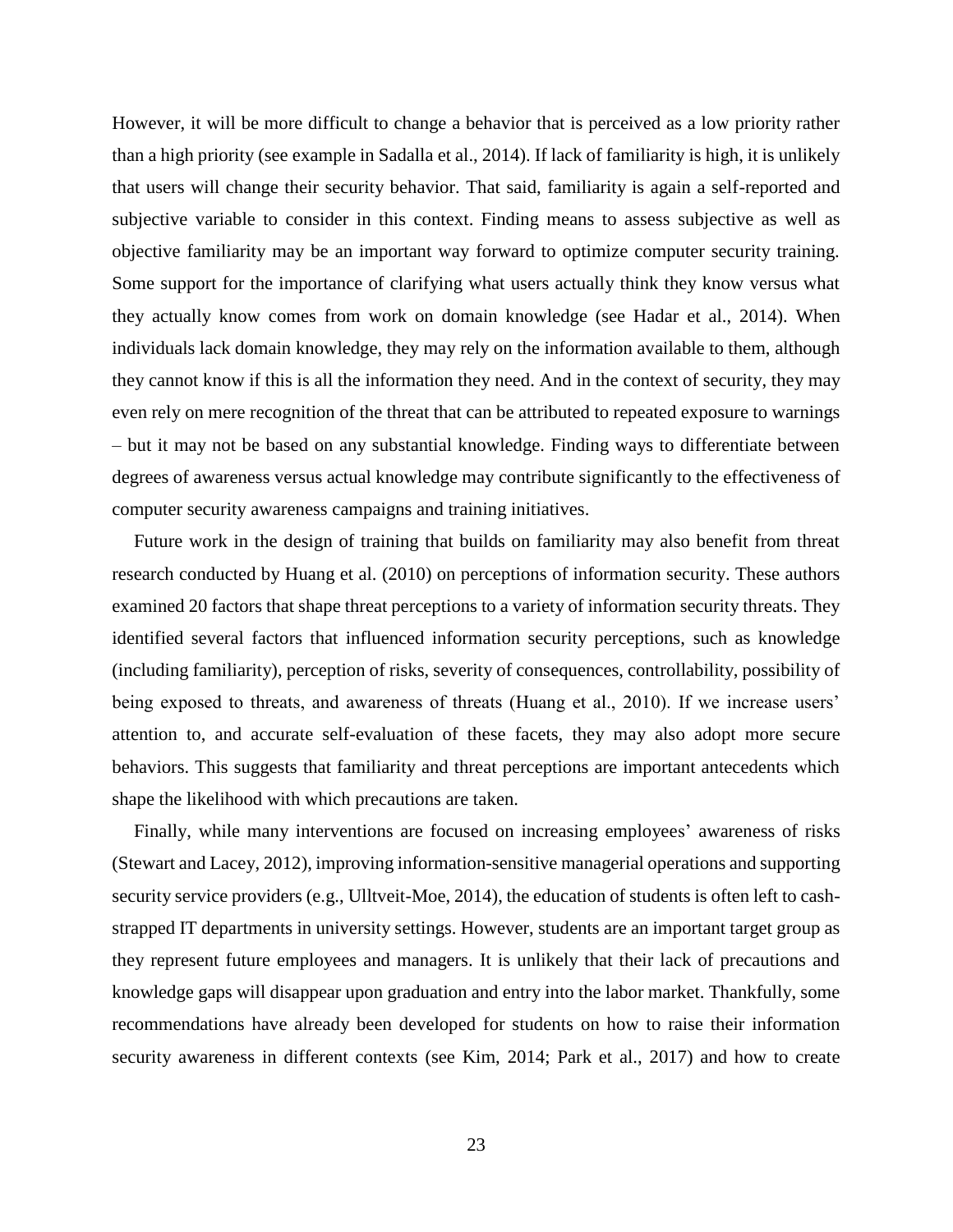engaging, motivating and practically focused information security lessons (e.g., Ahmad and Maynard, 2014). We would direct practitioners and graduate recruiters towards these resources.

### **5. Acknowledgements**

We gratefully acknowledge the support of our colleagues at the UK and US institutions who supported the data collection and design (anonymized for review).

### **6. Funding**

This research did not receive any specific grant from funding agencies in the public, commercial, or not-for-profit sectors.

#### **References**

- Acquisti, A. (2009). Nudging privacy. The behavioral economics of personal information. *Security & Privacy Economics,* Nov/Dec., 82-85.
- Acquisti, A., & Grossklags, J. (2004). Privacy attitudes and privacy behavior. Losses, gains, and hyperbolic discounting. In L. J. Camp and R. Lewis (Eds.), *The Economics of Information Security. Advances in Information Security*, Vol. 12 (pp. 165-178). Norwell, MA; Dordrecht, Netherlands: Kluwer Academic Publishers Group.
- Ahmad, A., & Maynard, S. (2014). Teaching information security management: reflections and experiences. *Information Management & Computer Security, 22*, 513-536. doi: 10.1108/IMCS-08-2013-0058
- Arnaboldi, M., & Spiller, N. (2011). Actor-network theory and stakeholder collaboration: The case of Cultural Districts. *Tourism Management, 32,* 641-654. doi:10.1016/j.tourman.2010.05.016
- BBC (2011). New net rules set to make cookies crumble. BBC News Technology, March 8. Available at: http://www.bbc.co.uk/news/technology-12668552 (accessed August 24, 2016).
- Bonneau, J., Herley, C., van Oorschot, P.C., & Stajano, F. (2012). The quest to replace passwords: A framework for comparative evaluation of web authentication schemes. In *Proceedings of The IEEE Symposium on Security and Privacy* (SP '12), pg. 553-567. doi: 10.1109/SP.2012.44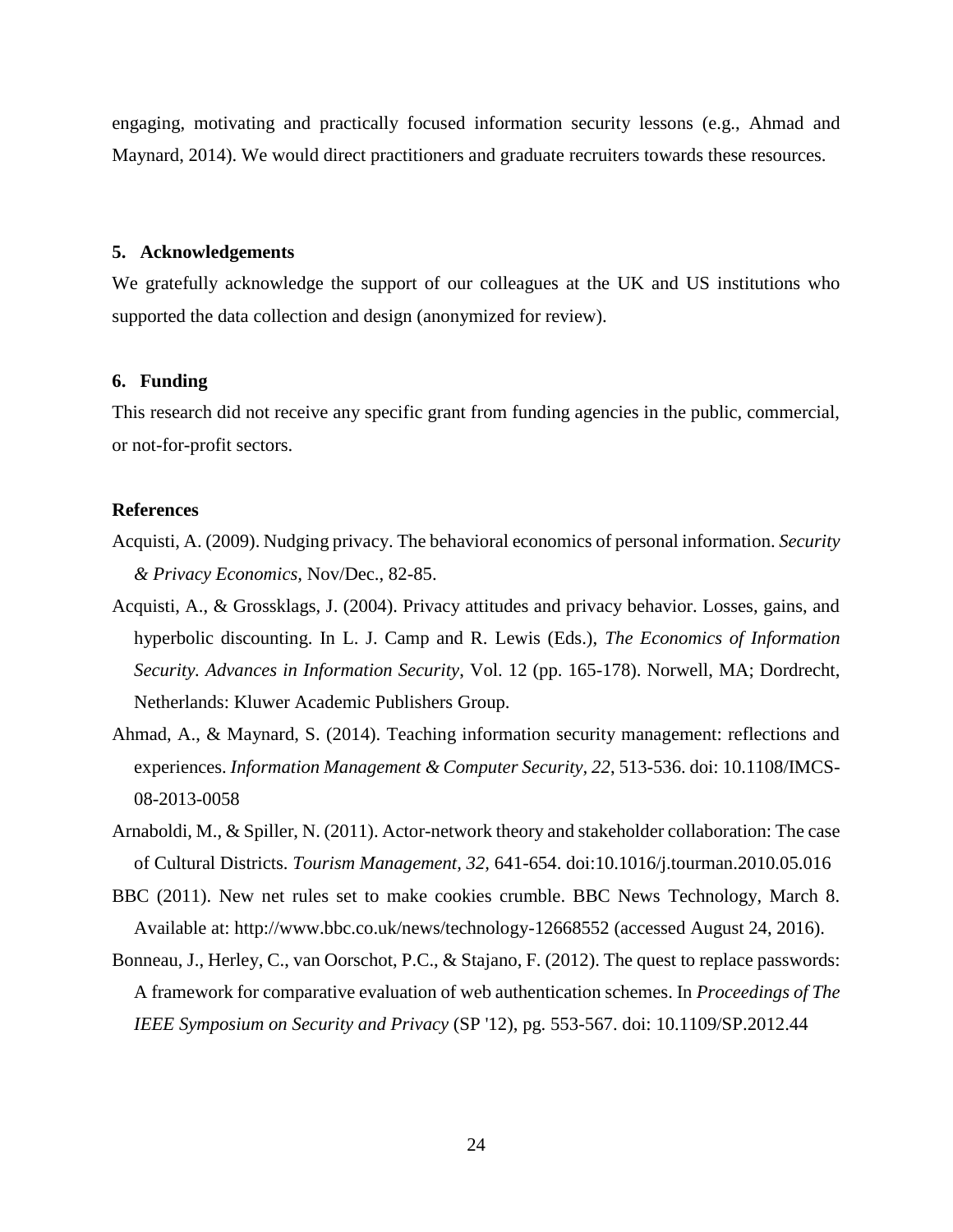- Brinton Anderson, B., Vance, A., Kirwan, C. B., Eargle, D., & Jenkins, J. L. (2016). How users perceive and respond to security messages: a NeuroIS research agenda and empirical study. *European Journal of Information Systems, 25*, 364–390. doi: 10.1057/ejis.2015.21
- Choe, E. K., Jung, J., Lee, B., & Fisher, K. (2013) Nudging people away from privacy-invasive mobile apps through visual framing. In *Proceedings of INTERACT*, Sep 2-6, Cape Town, ZA. doi: 10.1007/978-3-642-40477-1\_5
- Claar, C. L., & Johnson, J. (2012). Analyzing home PC security adoption behavior. *Journal of Computer Information Systems*, Summer, 20-29. doi:
- Clark, J. W., Snyder, P., McCoy, D., & Kanich, C. (2015). "I Saw Images I Didn't Even Know I Had" Understanding User Perceptions of Cloud Storage Privacy. In Proceedings of *CHI 2015*, April 18–23, Seoul, Republic of Korea. doi: 10.1145/2702123.2702535
- Clarke, R. (2014). Vignettes of corporate privacy disasters. Available at: http://www.rogerclarke.com/DV/PrivCorp.html (accessed August 24, 2016)
- Constanzo, M., Archer, D., Aronson, E., & Pettigrew, T. (1986). Energy conservation behavior: The difficult path from information to action. *American Psychologist, 41*, 521-528. doi: 10.1037/0003-066X.41.5.521
- Coventry, L., Briggs, P., Jeske, D., & van Moorsel, A. (2014). SCENE: A Structured Means for Creating and Evaluating Behavioral Nudges in a Cybersecurity Environment. In A. Marcus (Ed.), *Design, User Experience, and Usability. Theories, Methods, and Tools for Designing the User Experience*. Lecture Notes in Computer Science. Vol. 8517. Springer International Publishing. doi: 10.1007/978-3-319-07668-3\_23.
- Coventry, L., Jeske, D., & Briggs, P. (2014). Perceptions and actions: Combining privacy and risk perceptions to better understand user behavior. Workshop paper presented at the *Symposium on Usable Privacy and Security* (SOUPS), July 9-11, 2014, Menlo Park, CA.
- D'Arcy, J., Hovav, A., & Galletta, D. (2009). User awareness of security countermeasures and its impact on information systems misuse: A deterrence approach. *Information Systems Research, 20*, 79-98. doi: 10.1287/isre.1070.0160
- Dalcher, D., & Drevin, L. (2003). Learning from Information Systems failures by using narrative and ante-narrative methods. *Proceedings of the 2003 Annual conference of the SAICSIT.*  (South African Institute of Computer Scientists and Information Technologists), pp. 137-142.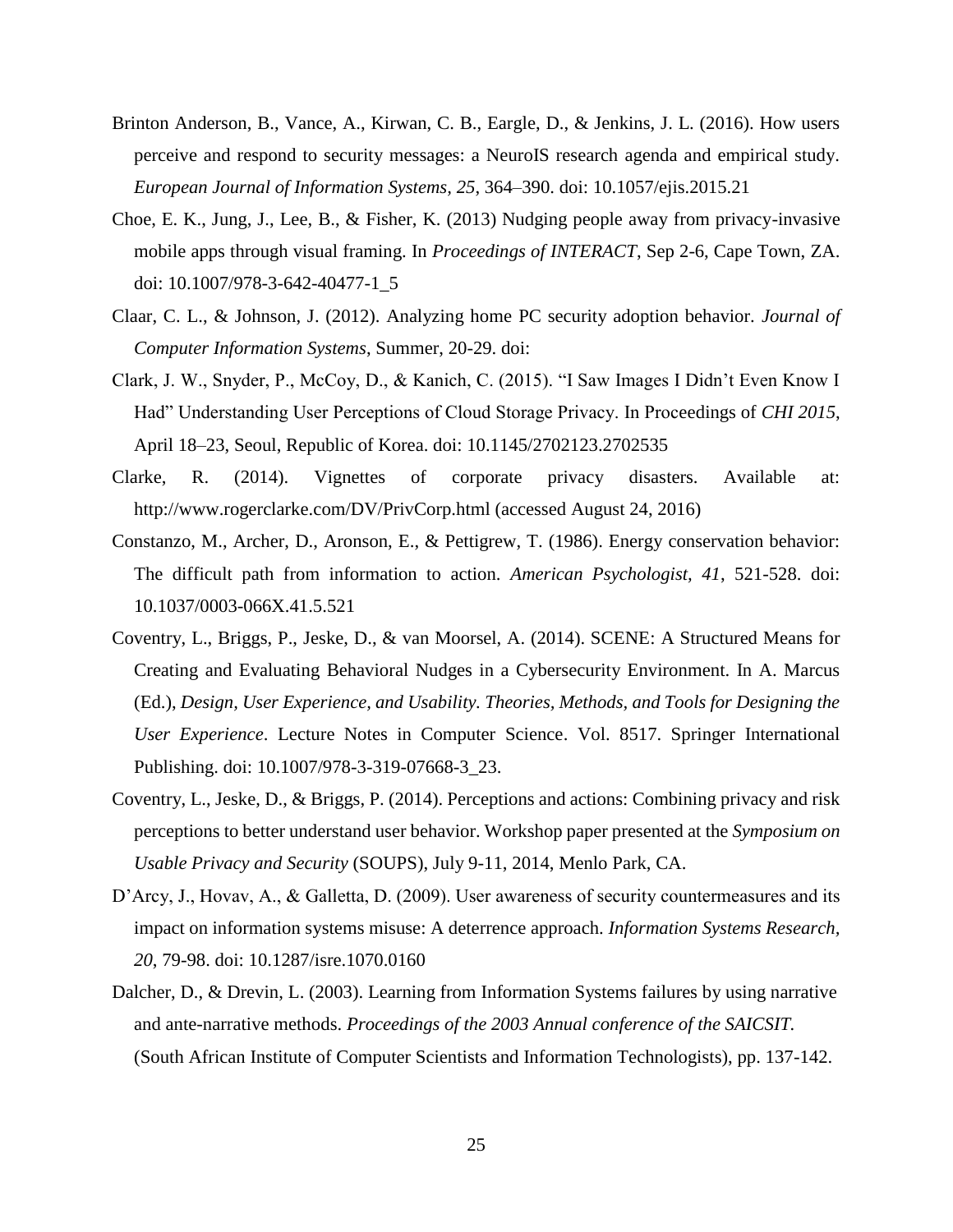- Davinson, N., & Sillence, E. (2010). It won't happen to me: Promoting secure behavior among internet users. *Computers in Human Behavior, 26*, 1739-1747. doi: 10.1016/j.chb.2010.06.023
- Davinson, N., & Sillence, E. (2014). Using the health belief model to explore users' perception of 'being safe and secure' in the world of technology mediated financial transactions*. International Journal of Human-Computer Studies, 72*, 154-168. doi: 10.1016/j.ijhcs.2013.10.003
- Dinev, T., Goo, J., Hu, Q., & Nam, K. (2009). User behavior towards protective information technologies: The role of national cultural differences. *Information Systems Journal, 19*, 391- 412. doi: 10.1111/j.1365-2575.2007.00289.x
- Finneran, C.M., & Zhang, P. (2003). Person-Artifact-Task (PAT) Model of Flow Antecedents in Computer-Mediated Environments. *International Journal of Human-Computer Studies*, *59*, 475-496.
- Fortune, J., & Peters, G. (1995). *Learning from Failure*. John Wiley & Sons.
- Garg, V., & Camp, L. J. (2012). End user perception of online risk under uncertainty. In Proceedings of *The 45th Hawaii International Conference on System Sciences* (HICSS), Manoa, HI, 4-7 January 2012. doi: 10.1109/HICSS.2012.245
- Grossklags, J., Radosavac, S., Cárdenas, A. A., & Chuang, J. (2010). Nudge: Intermediaries' role in interdependent network security. In *Proceedings of the International Conference on Trust and Trustworthy Computing*, June, pp. 323-336. doi: 10.1007/978-3-642-13869-0\_24
- Hadar, I., Soffer, P., & Kenzi, K. (2014). The role of domain knowledge in requirements elicitation via interviews: an exploratory study. *Requirements Engineering*, *19*, 143–159. doi: 10.1007/s00766-012-0163-2
- Harr, R., Wiberg, M. and Whittaker, S. (2011). Understanding interaction search behavior in professional social networks. *Human Technology: An Interdisciplinary Journal on Humans in ICT Environments, 7,* 194-215.
- Hassard, J., & Alcadipani, R. (2010). Actor-Network Theory. In Albert J. Mills & Gabrielle Durepos & Eiden Wiebe (Eds), *Encyclopedia of Case Study Research* (pp. 9-13). Thousand Oaks: SAGE Publications.
- Hayes, A. F. (2013). *Introduction to Mediation, Moderation, and Conditional Process Analysis: A Regression-Based Approach.* New York: Guilford Press.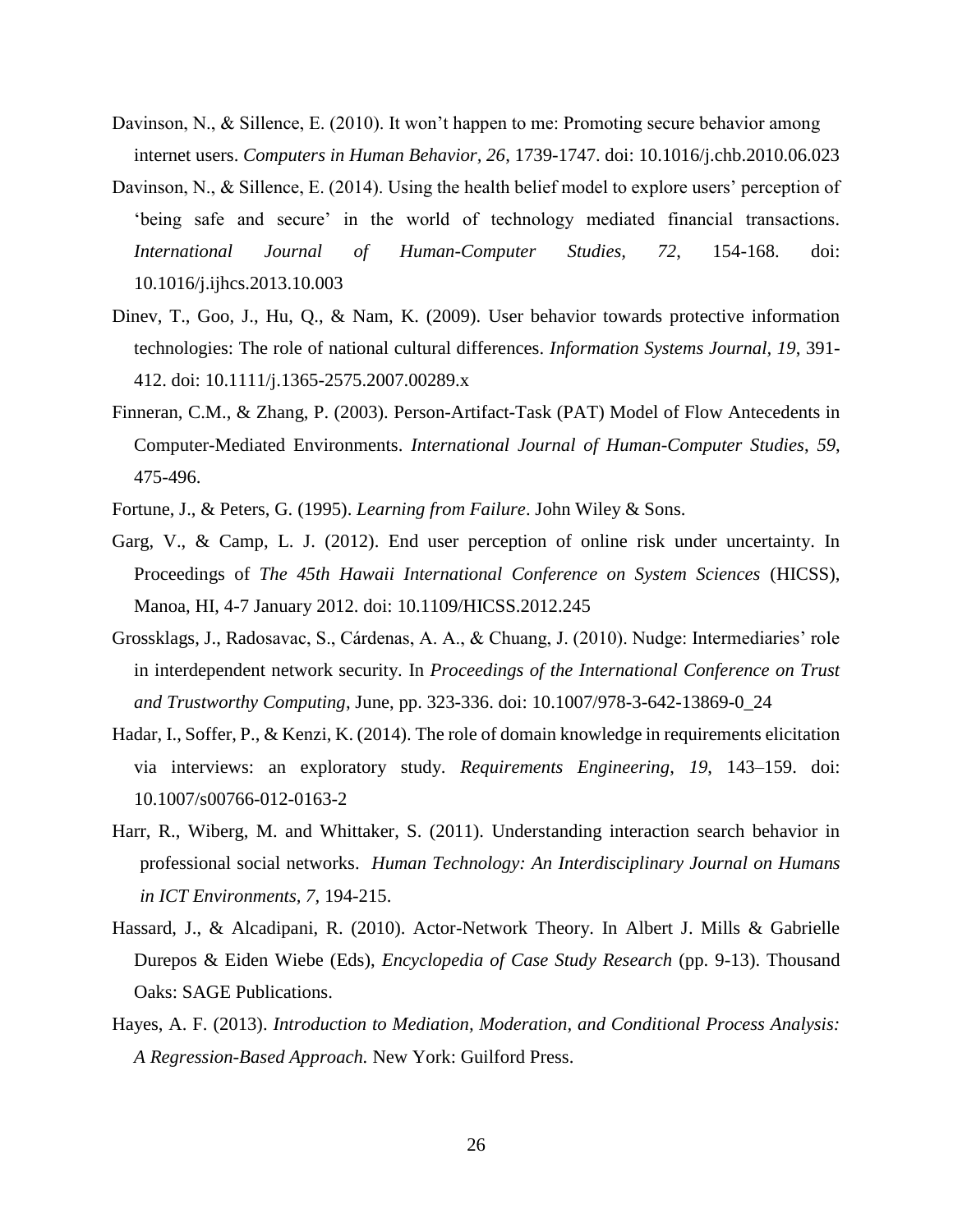- Huang, D.-L., Rau, P.-L, P., & Salvendy, G. (2010). Perceptions of information security. *Behaviour & Information Technology, 29*(3), 221–232. doi: 10.1080/01449290701679361
- Jeske, D., Coventry, L., & Briggs, P. (2014). Decision justifications for wireless network selection. In *Proceedings of the 2014 Workshop on Socio-Technical Aspects in Security and Trust* (STAST), Vienna, Austria, pp. 1-7. doi: 10.1109/STAST.2014.9
- Kim, E. B. (2014). Recommendations for information security awareness training for college students. *Information Management & Computer Security, 22*, 115-126. doi: 10.1108/IMCS-01- 2013-0005
- Kruger, H., Drevin, L., & Steyn, T. (2010). A vocabulary test to assess information security awareness. *Information Management & Computer Security, 18*, 316-327. doi: 10.1108/09685221011095236
- Kurkovsky, S., & Syta, E. (2010). Digital natives and mobile phones: A survey of practices and attitudes about privacy and security. In *Proceedings of ISTAS* (International Symposium of the Technology and Society), 7-9 June, pp. 441-449. doi: 10.1109/ISTAS.2010.5514610
- Latour, B. (1987). *Science in action: How to follow scientists and engineers through society*. Milton Keynes, UK: Open University Press.
- Latour, B. (1999). On recalling ANT". In Law, J., & Hassard, J. (Eds). *Actor Network Theory and after*. Oxford: Blackwell Publishers (pg. 15-25).
- Latour, B. (2005). *Reassembling the social: An introduction to actor-network-theory*. Oxford: Clarendon.
- Lave, J., & Wenger, E. (1990). *Situated Learning: Legitimate Peripheral Participation*. Cambridge, UK: Cambridge University Press.
- Law, J. (1992). Notes on the theory of the actor network: Ordering, strategy and heterogeneity. *Systems Practice, 5*, 379-393. doi: 10.1007/BF01059830
- Lee, E. W. J., & Ho, S. S. (2015). The perceived familiarity gap hypothesis: examining how media attention and reflective integration relate to perceived familiarity with nanotechnology in Singapore. *Journal of Nanoparticle Research, 17*, 1-15. doi: 10.1007/s11051-015-3036-z
- McKenzie-Mohr, D. (2000). Fostering sustainable behavior through community-based social marketing. *American Psychologist, 55*, 531-537. doi: 10.1037/0003-066X.55.5.531
- Michie, S. & West, R. (2013). Behaviour change theory and evidence: a presentation to Government. *Health Psychology Review, 7*, 1-22. doi: 10.1080/17437199.2011.649445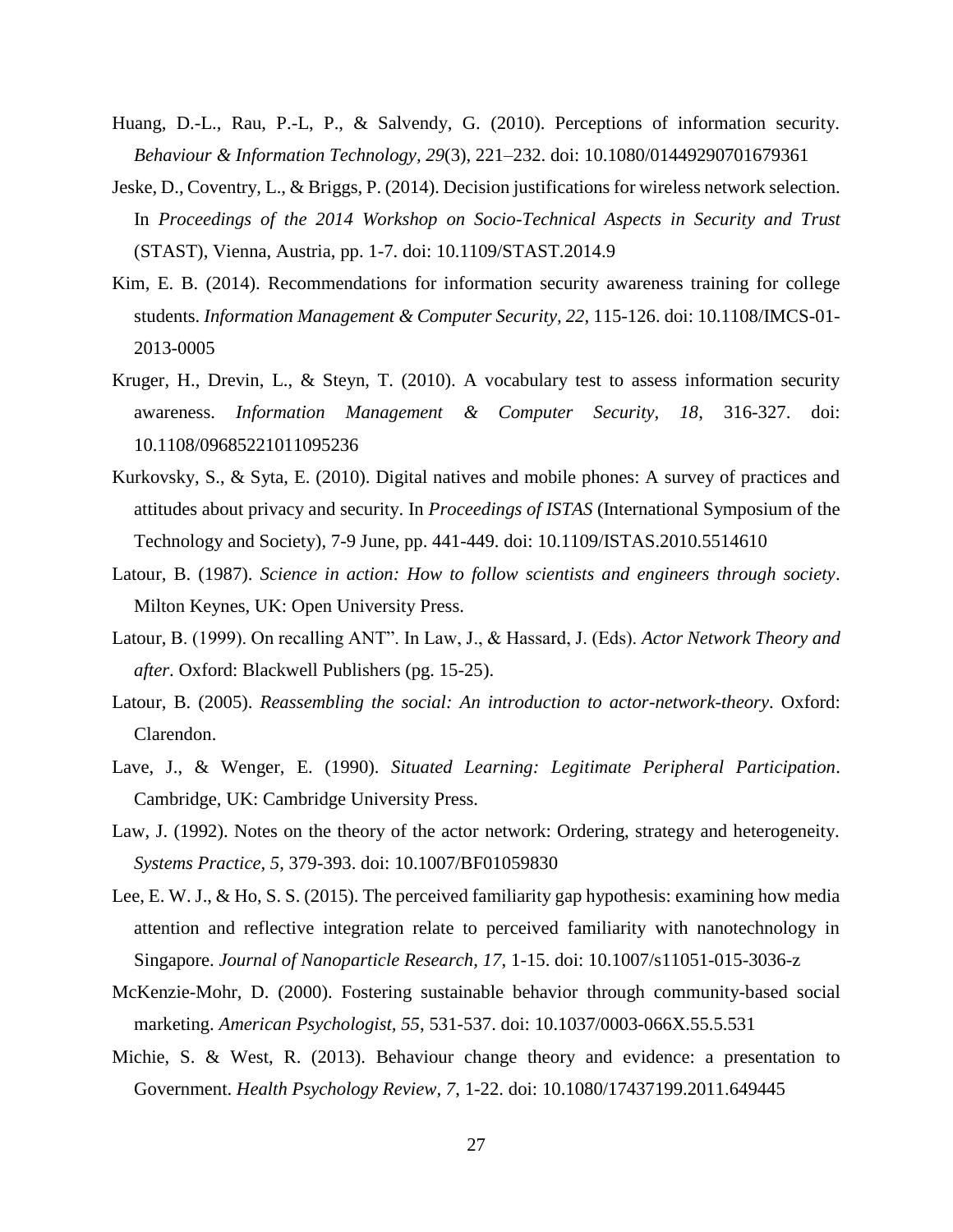- Ng, B.-Y., Kankanhalli, A., & Xu, Y. (2009). Studying users' computer security behavior: A health belief perspective. *Decision Support Systems, 46*, 815-825. doi: 10.1016/j.dss.2008.11.010
- Opentracker (2014). Third-party cookies vs first-party cookies. Available at: http://www.opentracker.net/article/third-party-cookies-vs-first-party-cookies (accessed August 24, 2016).
- Park, E.H., Jongwoo Kim, J., & Park, Y.S. (2017). The role of information security learning and individual factors in disclosing patients' health information. *Computers & Security, 65*, 64- 76. 10.1016/j.cose.2016.10.011
- Perren, L. (2003). The role of e-mentoring in entrepreneurial education and support: A metareview of academic literature. *Education + Training, 45,* 517-525. doi: 10.1108/00400910310508900
- Petrescu, M. (2013). Marketing research using single-item indicators in structural equation models. *Journal of Marketing Analytics, 1*, 99-117. doi: 10.1057/jma.2013.7
- Rocha Flores, W., Holm, H., Svensson, G., & Ericsson, G. (2014). Using phishing experiments and scenario-based surveys to understand security behaviors in practice. *Information Management & Computer Security*, *22*(4), 393-406. doi: 10.1108/IMCS-11-2013-0083
- Rosenstock, I. (1974). Historical origins of the Health Belief Model. *Health Education Monographs, 2*, 328-335. doi: 10.1177/109019817400200403
- Sadalla, E., Berlin, A., Neel, R., & Ledlow, S. (2014). Priorities in residential water use: A tradeoff analysis. *Environment and Behavior, 46*, 303-328. doi: 10.1177/0013916512456286
- Satterfield, T., Kandlikar, M., Beaudrie, C. E. H., Conti, J., & Herr Harthorn, B. (2009). Anticipating the perceived risk of nanotechnologies. *Nature Nanotechnology, 4*, 752-758. doi:10.1038/nnano.2009.265
- Shanks, G., Seddon, P. and Willcocks, L. (Eds) (2003), *Second-Wave Enterprise Resource Planning Systems.* Cambridge: Cambridge University Press.
- Siepmann, M. (2008). Health behavior. In *Encyclopedia of Public Health* (pp. 515-521). Springer.
- Stewart, G., & Lacey, D. (2012). Death by a thousand facts. Criticising the technocratic approach to information security awareness. *Information Management & Computer Security, 20*, 29-38. doi: 10.1108/09685221211219182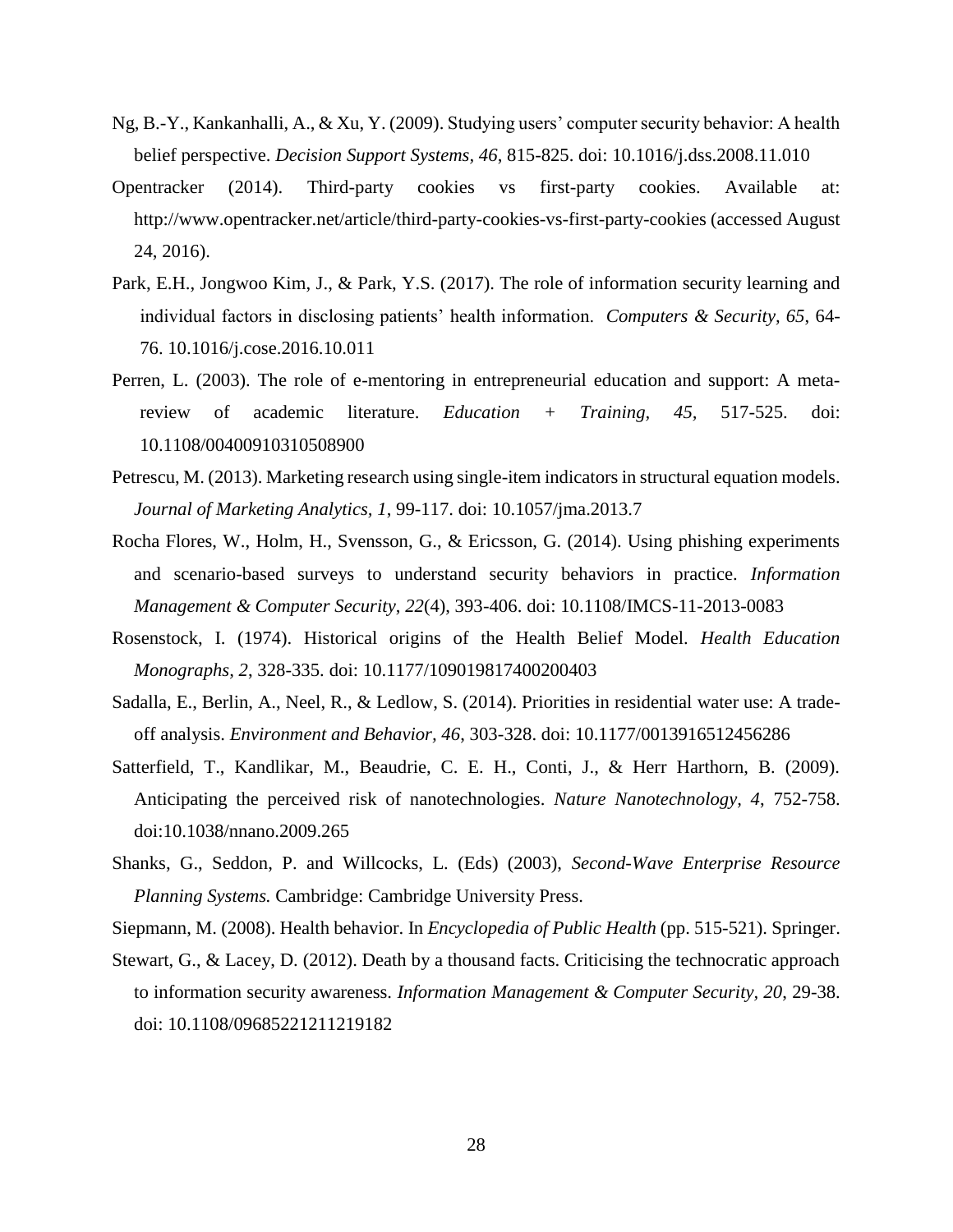- Tam, L., Glassman, M., & Vandenwauver, M. (2010). The psychology of password management: A tradeoff between security and convenience. *Behaviour & Information Technology, 29*, 233- 244. doi: 10.1080/01449290903121386
- Turland, J., Coventry, L., Jeske, D., Briggs, P., & van Moorsel, A. (2015). Nudging towards security: Developing an application for wireless network selection for android phones. In *Proceedings of the 2015 British HCI conference*, ACM, pp. 193-201. doi: 10.1145/2783446.2783588
- Ulltveit-Moe, N. (2014). A roadmap towards improving managed security services from a privacy perspective. *Ethics of Information Technology, 16*, 227-240. doi: 10.1007/s10676-014-9348-3
- Wogalter, M. S., Brelsford, J. W., Desaulniers, D. R., & Laughery, K. R. (1991). Consumer product warnings: The role of hazard perception. *Journal of Safety Research, 22*, 71-82. doi: 10.1016/0022-4375(91)90015-N

### **Appendix**

### **Definitions of threats used in this study**

*Cat-fishing:* The act of building a fake relationship online by pretending to be someone else, creating an online romance through a false persona or fake social media profile.

*Social engineering:* The act of manipulating individuals to divulge confidential information. Criminals usually try to trick their victims into breaking normal security procedures and releasing valuable information such as passwords and bank details.

*E-mail-harvesting:* The process of obtaining a large list of email addresses though various means for purposes such as bulk spamming without the authority or the persons involved.

*Zero-day attack:* An attack that exploits previously unknown software vulnerabilities before security researchers and software developers become aware of them to create a fix or patch.

*Rogueware:* Malicious software that restricts access to the computer system that it infects. Either demands a ransom to lift the restriction or frightens people into purchasing and installing additional malicious software by alerting a user to a false problem.

*Botnet:* A collection of private computers that have been set up to forward transmissions (including spam or viruses) to other computers on the Internet, even though the computers' owners are unaware of this.

*Trojan:* Tracking software that attempts to infiltrate a computer without the user's knowledge or consent. This software often presents itself as one form while it is actually another.

*Keylogger:* A computer program that records every keystroke made by a computer user to gain fraudulent access to passwords and other confidential information.

*Phishing:* The act of sending an e-mail to a user falsely claiming to be an established legitimate enterprise. The aim is to scam the user into surrendering private information that will be used to steal the user's identity.

*Spyware:* A program that runs on a user's computer and tracks their browsing habits or captures information such as email messages, usernames, passwords, and credit card information.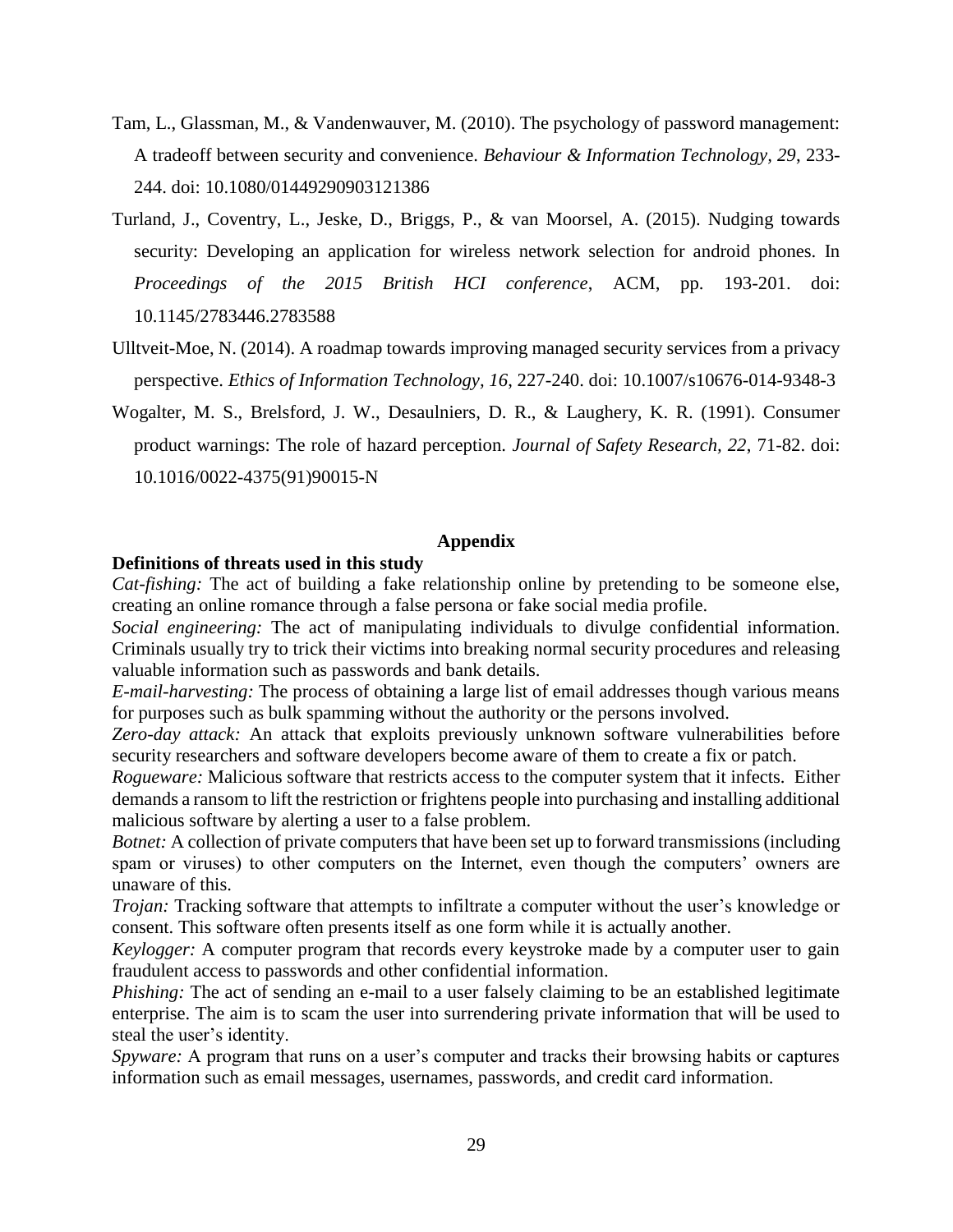*Virus:* Harmful computer program or script that attempts to spread from one file to another on a single computer and/or from one computer to another, using a variety of methods, without the knowledge and consent of the computer user.

*Cyber-bullying:* The use of information technology, in particular through the Internet, to harm or harass other people in a deliberate, repeated, and hostile manner.

*Virtual stalking:* Use of the Internet, e-mail or other electronic communication devices to stalk or repeatedly follow and harass another person.

*Internet surveillance:* The monitoring of online behavior, activities or other changing information, often in secret and without authorization. This is usually carried out on individuals or groups observed by governmental organizations.

*Identity theft:* Any kind of fraud on the Internet that results in the loss of personal data, such as passwords, user names, banking information, or credit card numbers

*Cookie:* A small piece of text or file that is stored in a user's computer.